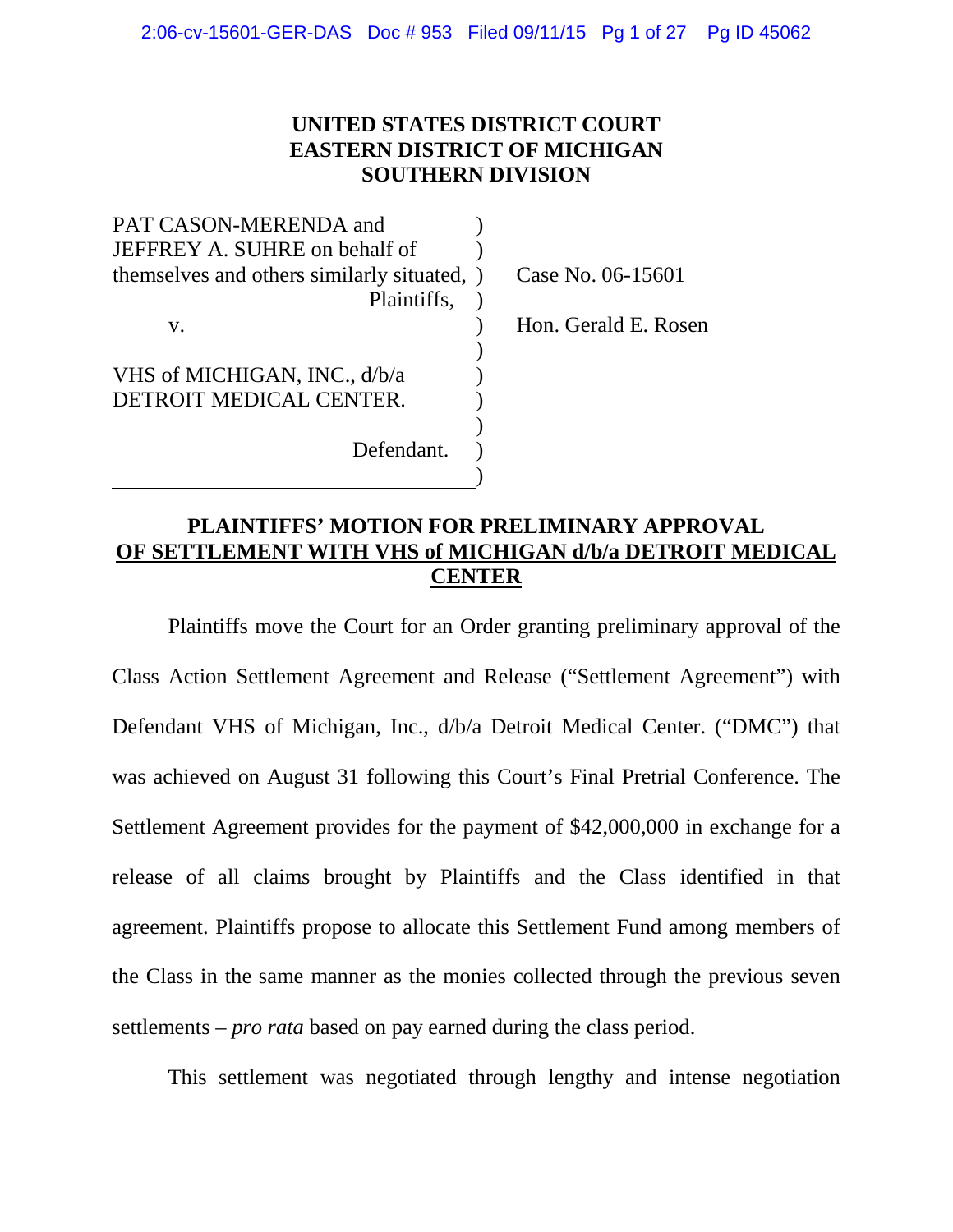#### 2:06-cv-15601-GER-DAS Doc # 953 Filed 09/11/15 Pg 2 of 27 Pg ID 45063

including multiple rounds of mediation under the auspices of the Court and the Court-appointed Settlement Master, Judge Layn R. Phillips (Retired). The Settlement will provide very significant benefits to the Settlement Class, while removing the risk, cost and delay associated with further litigation against DMC. The Settlement Agreement is attached as Exhibit A to the Declaration of Raymond J. Farrow in Support of Plaintiffs' Motion for Preliminary Approval of the DMC Settlement ("Farrow Decl.").

Dated September 11, 2015

Respectfully submitted:

#### **KELLER ROHRBACK L.L.P.**

By: /s/Raymond J. Farrow Mark A. Griffin Raymond J. Farrow Tana Lin Lynn L. Sarko 1201 Third Avenue, Suite 3200 Seattle, WA 98101-3052 Tel: (206) 623-1200 Fax: (206) 623-3384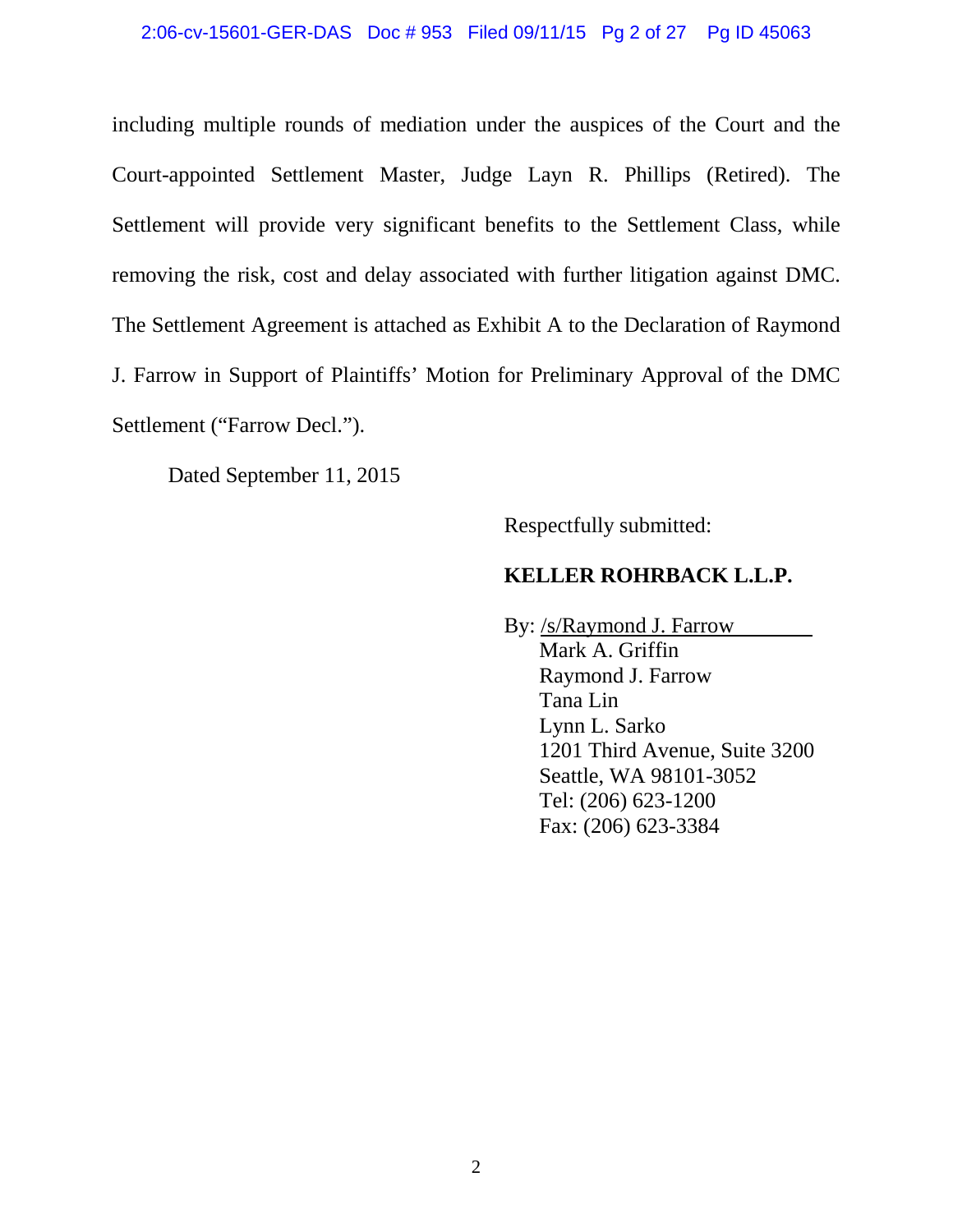Daniel A. Small COHEN MILSTEIN SELLERS & TOLL PLLC 1100 New York Avenue NW Suite 500 Washington, D.C. 20005 Tel: (202) 408-4600 Fax: (202) 408-4699

David P. Dean JAMES & HOFFMAN, PC 1130 Connecticut Avenue NW Suite 950 Washington, DC 20036 Tel: (202) 496-0500 Fax: (202) 496-0555

E. Powell Miller (P39487) THE MILLER LAW FIRM, PC 950 W. University Drive, Suite 300 Rochester, MI 48307 Tel: (248) 841-2200

Daniel E. Gustafson GUSTAFSON GLUEK PLLC 608 Second Avenue South Minneapolis, MN 55402 Tel: (612) 333-8844 Fax: (612) 339-6622

# **Attorneys for Plaintiffs**

Joseph Goldberg FREEMAN, BOYD, HOLLANDER, GOLDBERG, URIAS, & WARD, PA 20 First Plaza, Suite 700 Albuquerque, NM 87102 Tel: (505) 244 7520

# **Lead Trial Counsel**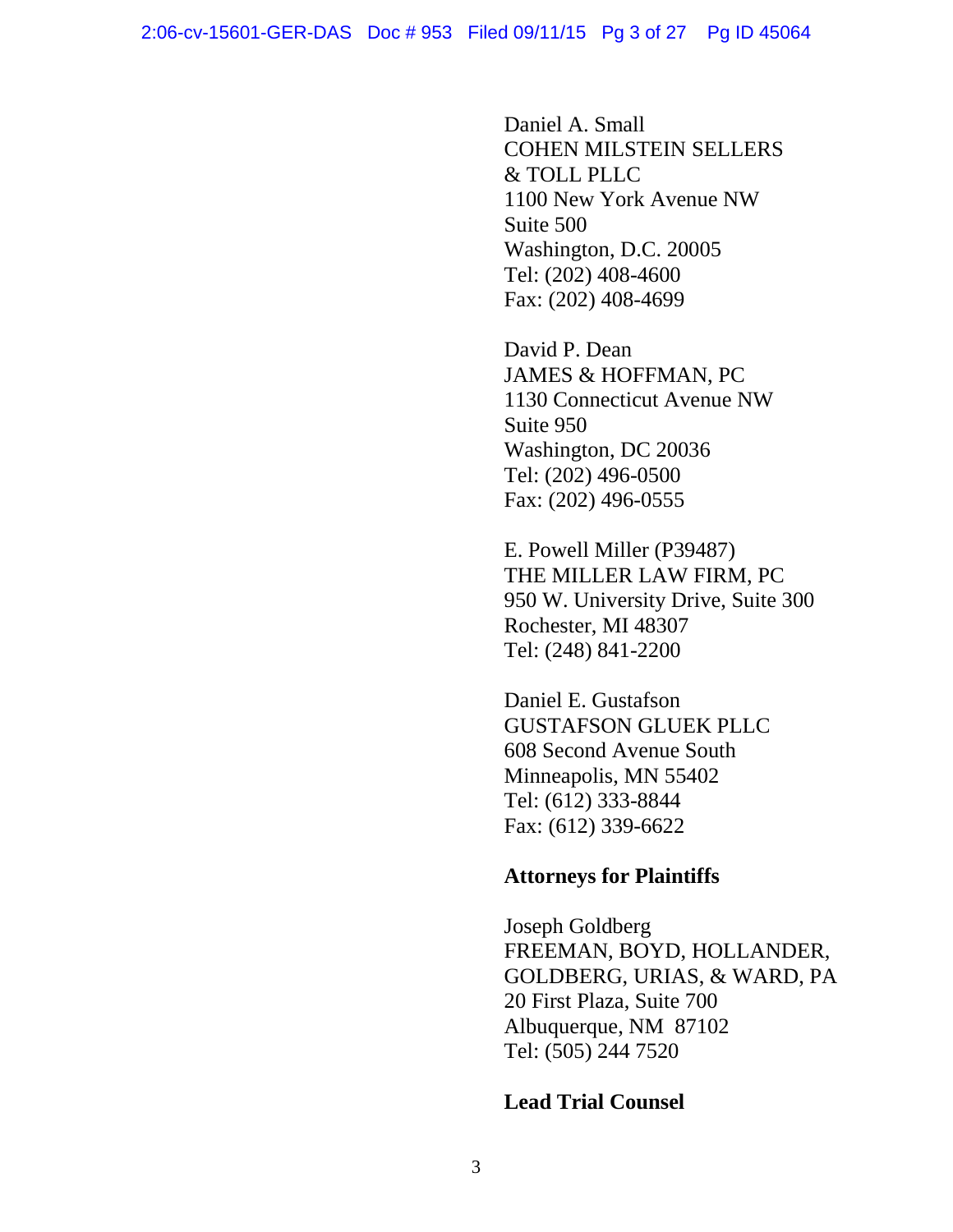# **UNITED STATES DISTRICT COURT EASTERN DISTRICT OF MICHIGAN SOUTHERN DIVISION**

Gerald E. Rosen

| PAT CASON-MERENDA and                       |                    |
|---------------------------------------------|--------------------|
| JEFFREY A. SUHRE on behalf of               |                    |
| themselves and others similarly situated, ) | Case No. 06-15601  |
| Plaintiffs,                                 |                    |
| V.                                          | Hon. Gerald E. Ros |
|                                             |                    |
| VHS OF MICHIGAN, INC, d/b/a/                |                    |
| DETROIT MEDICAL CENTER,                     |                    |
|                                             |                    |
| Defendant.                                  |                    |
|                                             |                    |

# **MEMORANDUM IN SUPPORT OF PLAINTIFFS' MOTION FOR PRELIMINARY APPROVAL OF SETTLEMENT WITH VHS OF MICHIGAN, INC., d/b/a DETROIT MEDICAL CENTER**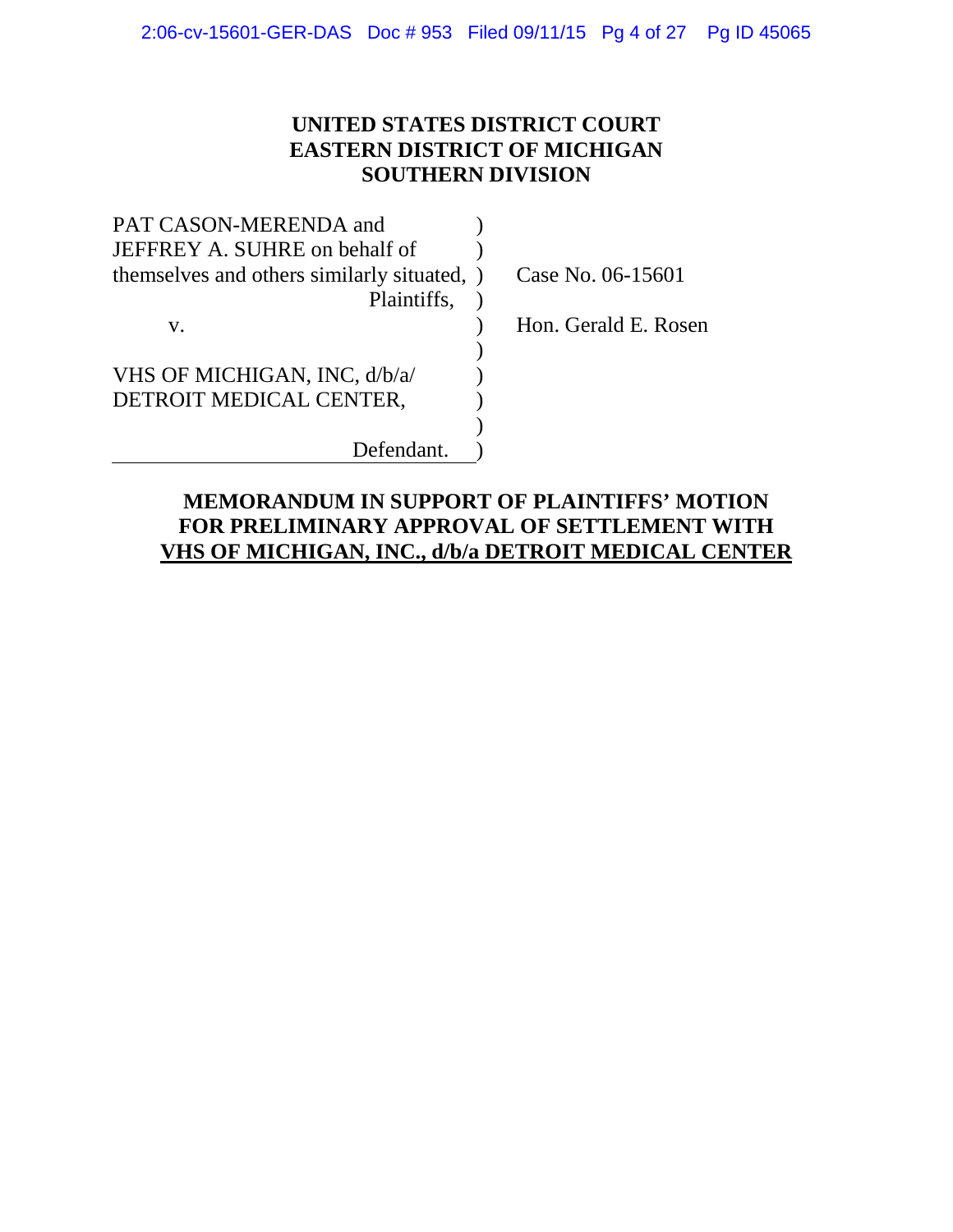# **TABLE OF CONTENTS**

| П                                                                                                                                               |
|-------------------------------------------------------------------------------------------------------------------------------------------------|
|                                                                                                                                                 |
|                                                                                                                                                 |
| $1_{-}$                                                                                                                                         |
| $2_{-}$                                                                                                                                         |
|                                                                                                                                                 |
| III. THE COURT SHOULD GRANT PRELIMINARY APPROVAL.  10                                                                                           |
|                                                                                                                                                 |
| B. The proposed settlement is in the range of possible approval as fair,                                                                        |
| C. The proposed settlement does not disclose grounds to doubt its fairness. 14                                                                  |
| D. The proposed settlement achieves an excellent result for the class,<br>particularly given the expense, duration and uncertainty of continued |
| IV. NO FURTHER OPPORTUNITY TO OPT-OUT OF THE CLASS IS                                                                                           |
| V. THE FORM OF NOTICE SHOULD BE APPROVED AND NOTICE OF<br>THE PROPOSED SETTLEMENT SHOULD BE GIVEN TO CLASS<br><b>MEMBERS.</b>                   |
| .20                                                                                                                                             |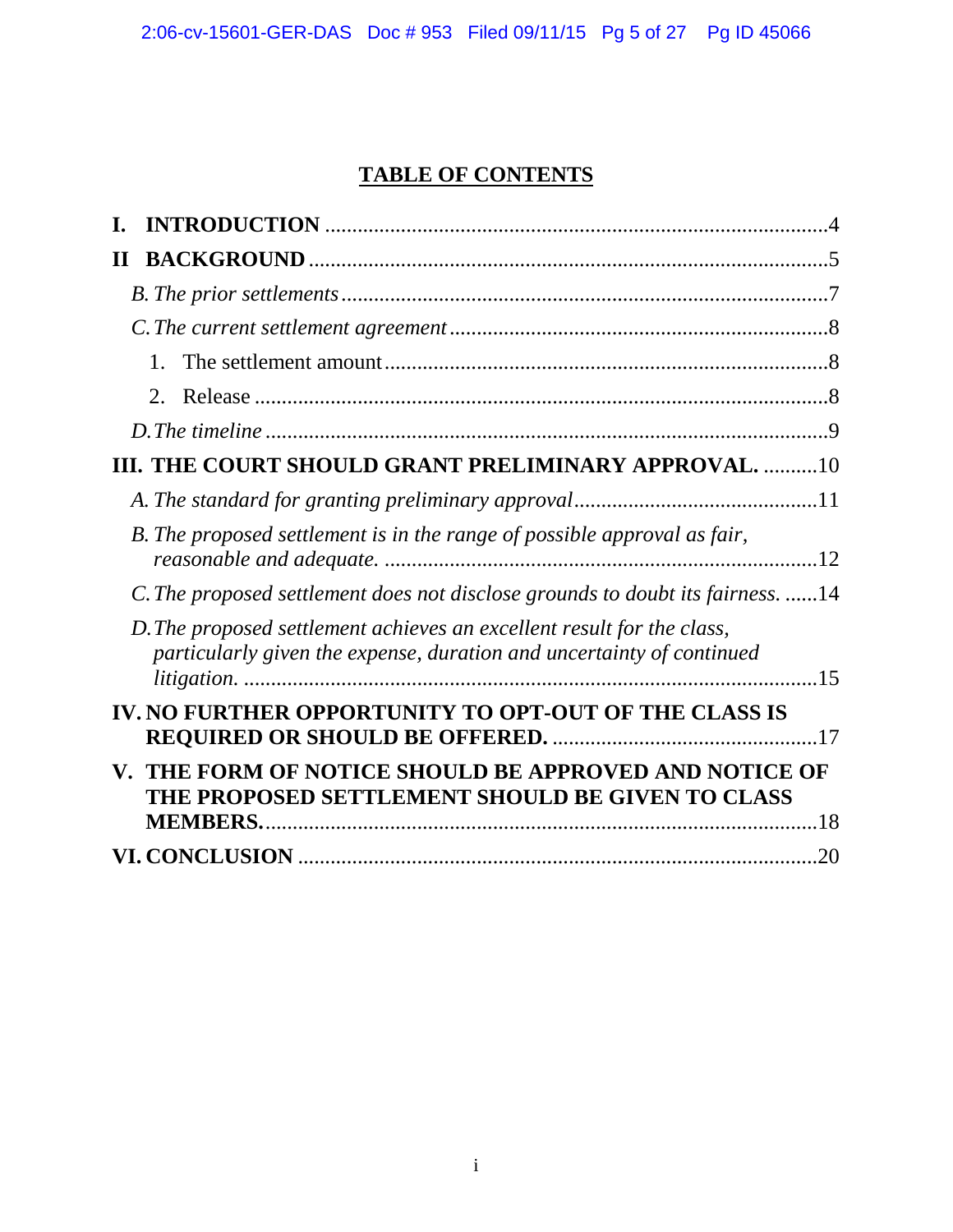# **STATEMENT OF ISSUES PRESENTED**

1. Whether the Court should preliminarily approve the Settlement Agreement with DMC.

2. Whether the Court should approve the form and method of Class Notice.

3. Whether the Court should set a Fairness Hearing, along with deadlines for Class Counsel to submit their motion for final approval of the proposed Settlement Agreement and their motion for award of attorneys' fees and reimbursement of costs.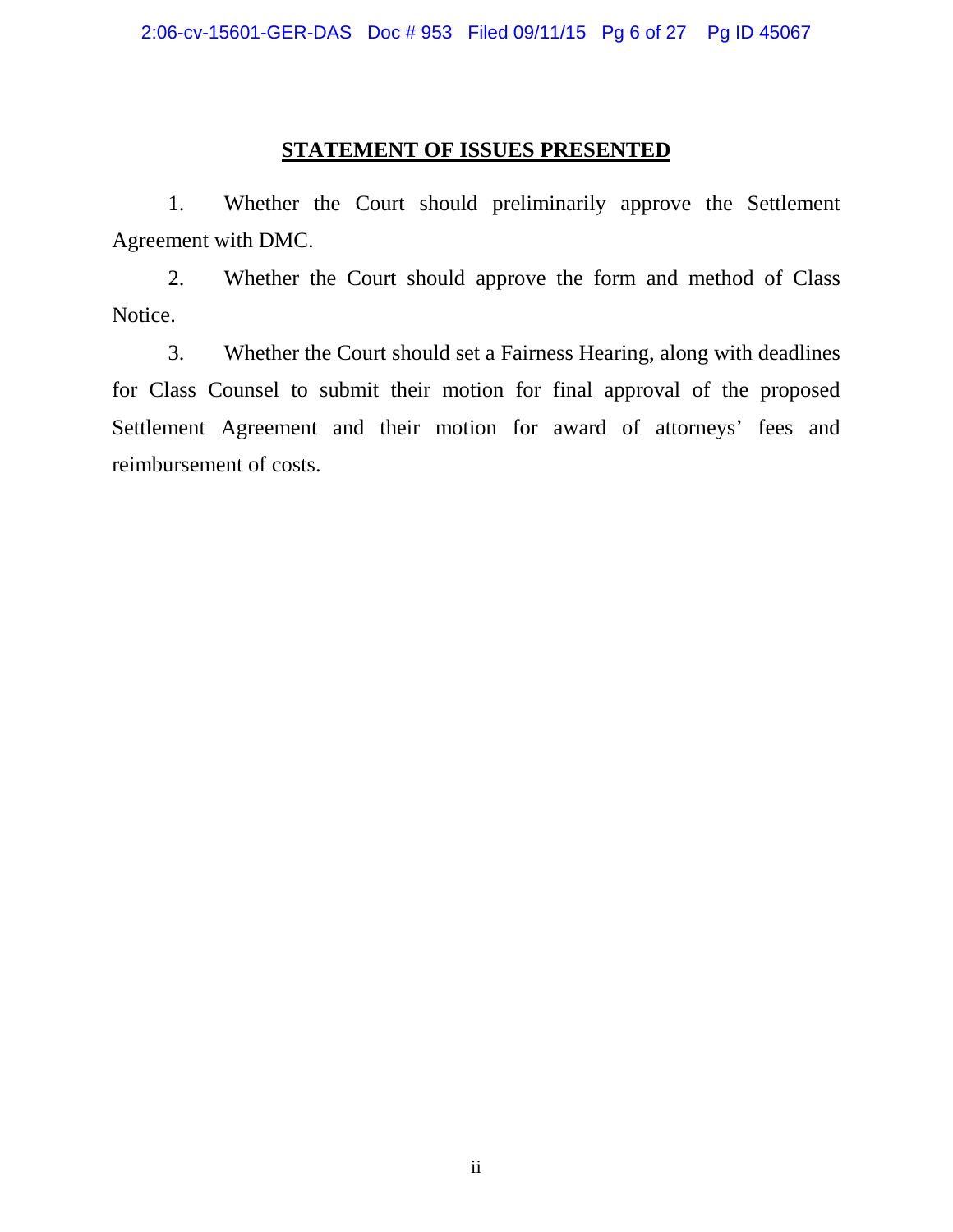# **STATEMENT OF MOST APPROPRIATE AUTHORITY FOR RELIEF SOUGHT**

*In re Delphi Corp. Sec., Derivative & "ERISA" Litig.*, 248 F.R.D. 483, 496 (E.D. Mich. 2008)

*Rankin v. Rots,* No. 02-71045, 2006 U.S. Dist. LEXIS 45706 (E.D. Mich. June 28, 2006)

*Rankin v. Rots*, 220 F.R.D. 511 (E.D. Mich. 2004)

*In re Cardizem CD Antitrust Litig.*, 218 F.R.D. 508, 522 (E.D. Mich. 2003)

*In re Telectronics Pacing Sys., Inc.,* 137 F. Supp. 2d 985 (S.D. Ohio 2001)

*Berry v. Sch. Dist. of Benton Harbor,* 184 F.R.D. 93 (W.D. Mich. 1998)

*Reed v. Rhodes,* 869 F. Supp. 1274 (N.D. Ohio 1994)

Fed. R. Civ. P. 23(e)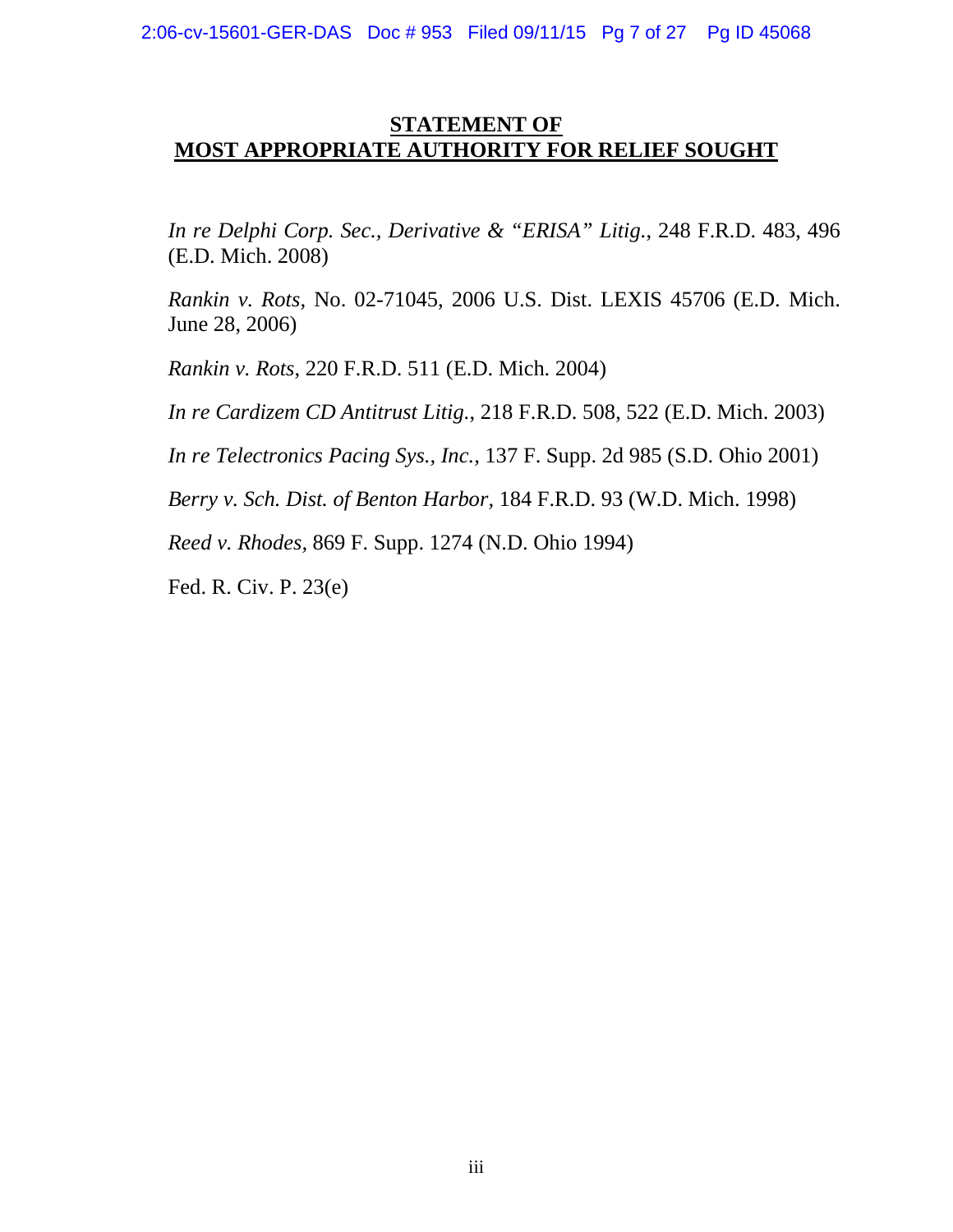#### **I. INTRODUCTION**

Plaintiffs are pleased to present to the Court this proposed settlement with the last remaining defendant in this litigation, VHS of Michigan Inc. d/b/a Detroit Medical Center ("DMC"), a settlement that was achieved with the Court's assistance on August 31, 2015, immediately following this Court's Final Pretrial Conference. If approved, this settlement will fully resolve this litigation and provide Detroit's nurses with a final settlement payment of \$42,000,000, an amount almost equal to the total recovered from the previous seven settling defendants, resulting in a total recovery for the Class of over \$90 million from this litigation.

This memorandum sets forth the reason why Plaintiffs' counsel believe that under all applicable standards this settlement is appropriate for preliminary approval, and why, therefore, the Court should enter an order:

(1) preliminarily approving the settlement and finding that the proposed settlement is sufficiently fair, reasonable and adequate to allow dissemination of notice of the settlement to the Class;

(2) approving the Legal Notice of Class Action Settlement and notice plan;

(3) appointing Rust Consulting as the Settlement Administrator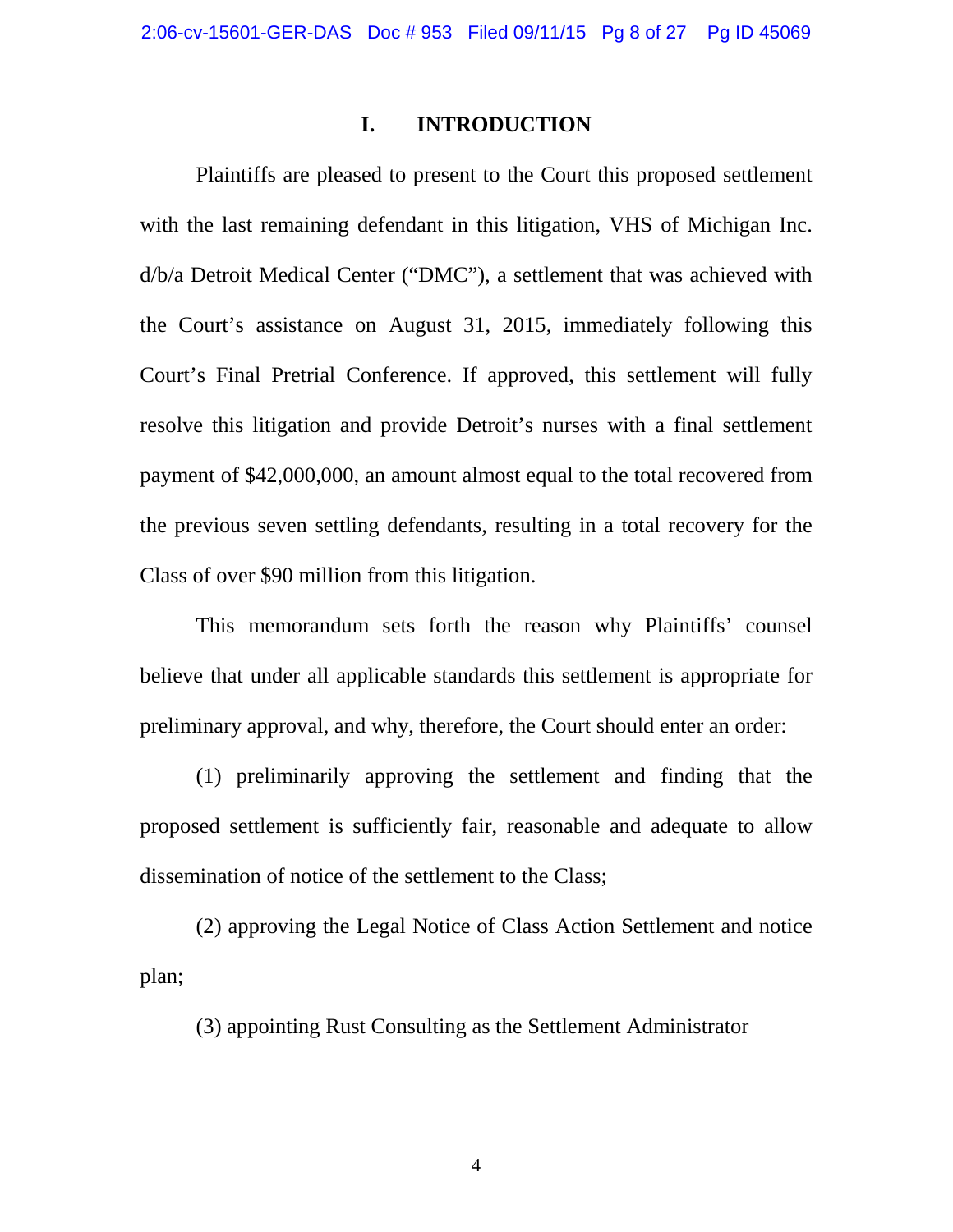(4) establishing a deadline for filing papers in support of final approval of the proposed settlement and a request for attorneys' fees and reimbursement of costs and expenses;

(5) establishing a deadline for the filing of objections by members of the Class;

(6) setting a date for a hearing on final approval of the proposed settlement; and

(7) ordering a stay of all proceedings against DMC except those proceedings provided for or required by the Settlement Agreement.

### **II BACKGROUND**

The history of this litigation has been set forth in many prior filings, including the settlement papers associated with each of the previous seven settlements. *See e.g*., Plaintiffs' Motion for Preliminary Approval of Settlement with Mt. Clemens (ECF No. 75); Plaintiffs' Motion for Reimbursement of Expenses and Payment of Incentive Award to Plaintiffs (ECF No. 692). Because this Court is intimately familiar with that history, Plaintiffs provide an abbreviated statement, focusing on activity since the date of the last settlements.

Plaintiffs filed this lawsuit individually and as representatives of a class of hospital nurses working for eight Detroit area hospitals on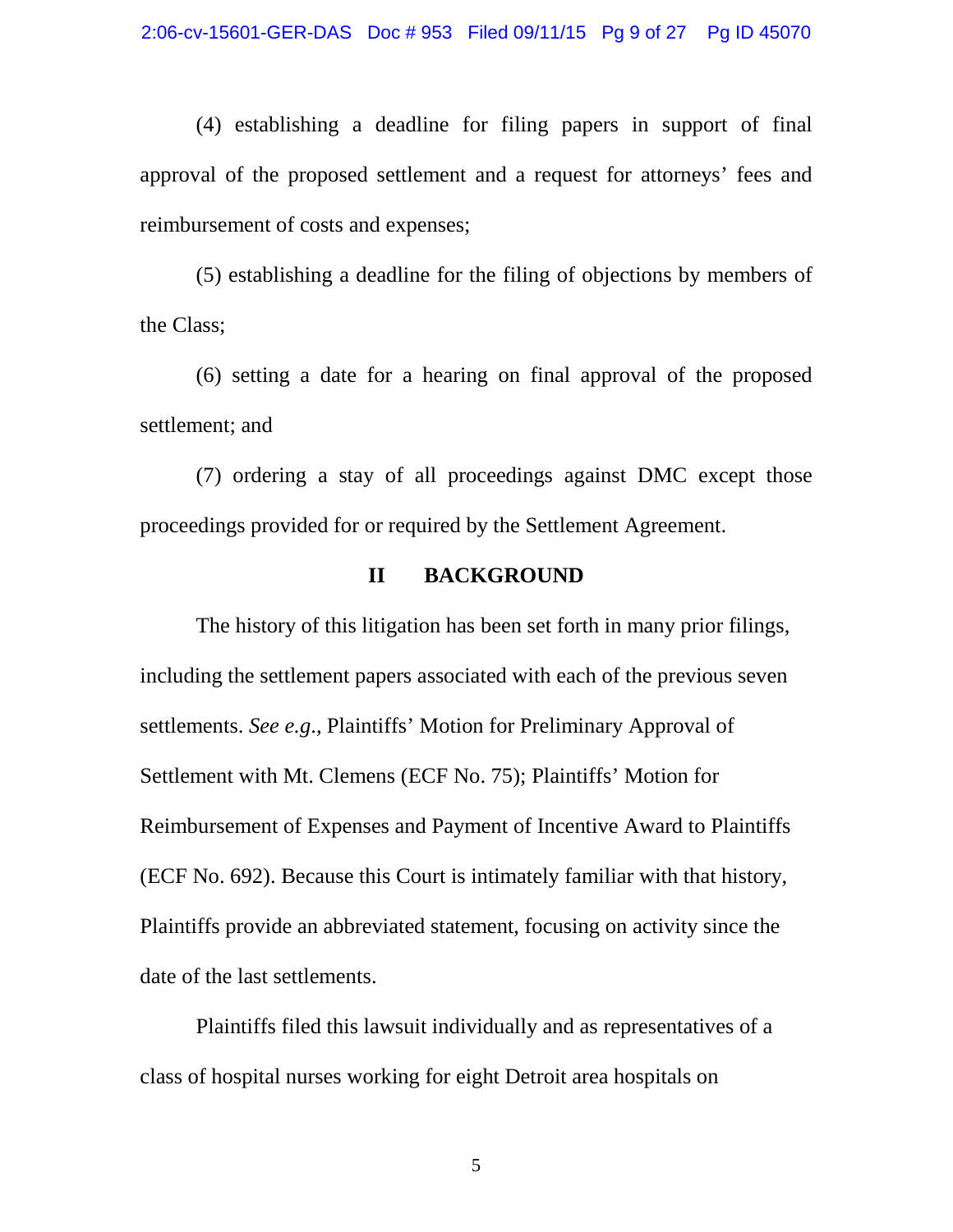December 12, 2006. The operative Third Amended Compliant (ECF No. 67) alleged an antitrust conspiracy aimed at the hospitals' nurse employees.

Plaintiffs analyzed over 8.2 million pages of documents produced by Defendants and third parties, analyzed enormous quantities of human resources and payroll data produced by the Defendants regarding the compensation of their RN employees, and have taken or defended a total of over ninety party and third-party depositions, including multi-day depositions of six expert witnesses.

On March 22, 2012, the Court issued an Opinion and Order Regarding Defendants' Motions for Summary Judgment dismissing one of Plaintiffs' two antitrust claims in this matter (ECF No. 737), but finding material issues of fact existed that required jury resolution as to Plaintiffs' claim that the Defendants conspired to exchange confidential wage information with the effect of suppressing their nurse employees' pay.

On September 13, 2013, the Court certified the Class (ECF No. 819). DMC tried and failed multiple times to reverse that ruling in the Sixth Circuit. DMC's first Rule 23(f) petition was denied on January 6, 2014, but the Sixth Circuit directed this Court to reconsider its ruling in light of *Comcast Corp. v. Behrend*, 133 S. Ct. 1426 (2013). After another round of briefing, this Court reinstated class certification. ECF No. 842. DMC moved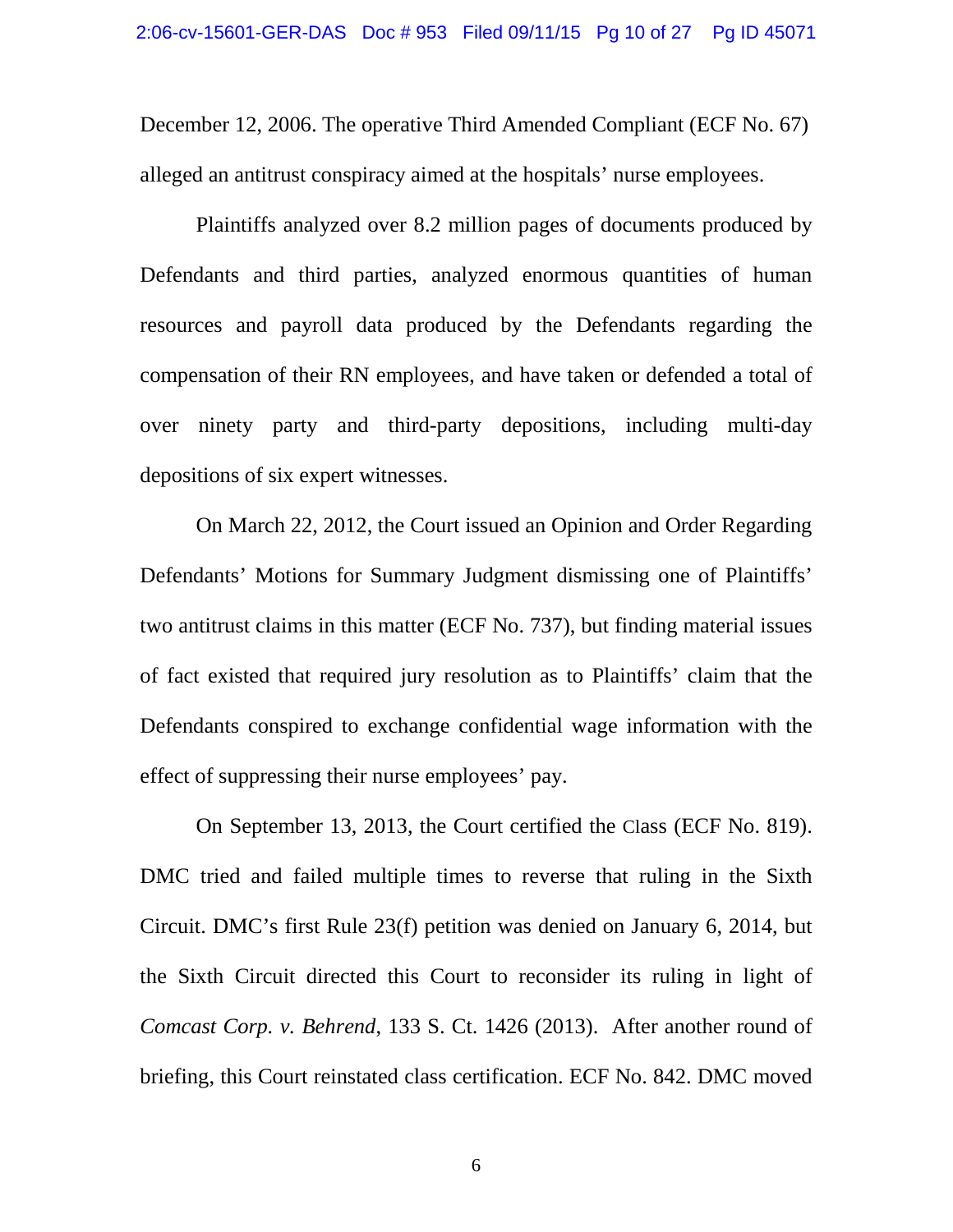again under Rule 23(f) and that petition was denied on February 3, 2015. Finally, DMC filed a petition for rehearing *en banc*, but on April 28, 2015, the Sixth Circuit denied that petition, noting that no judge requested a vote. The mandate issued on May 6, 2015. Class Notices were mailed to approximately 24,500 Registered Nurses. Only three nurses excluded themselves from the Class.<sup>1</sup>

#### *B. The prior settlements*

Settlements with three Defendants, St. John Health, Oakwood Healthcare Inc., and Bon Secours Cottage Health Services, were approved by this Court on September 8, 2010. ECF Nos. 717, 718, 719. In total, those settlements recovered \$21,091,475 for the Class (\$13,583,475 from St. John, \$7,183,000 from Oakwood, and \$325,000 from Bon Secours). Subsequently, settlements have also been approved with William Beaumont Hospital, Mt. Clemens General Hospital, Henry Ford Health Services, and Trinity Healthcare for \$11,342,904, \$2,036,791, \$8,443,973, and \$5,144,257 respectively. ECF No. 824.

Following the procedure and Plan of Allocation approved by the Court, ECF No. 812, all funds from these settlements have been distributed to 11,342 nurses who filed valid approved claims. ECF No. 860.

<sup>&</sup>lt;sup>1</sup> This is consistent with the very low opt-out rate from the previous seven settlements.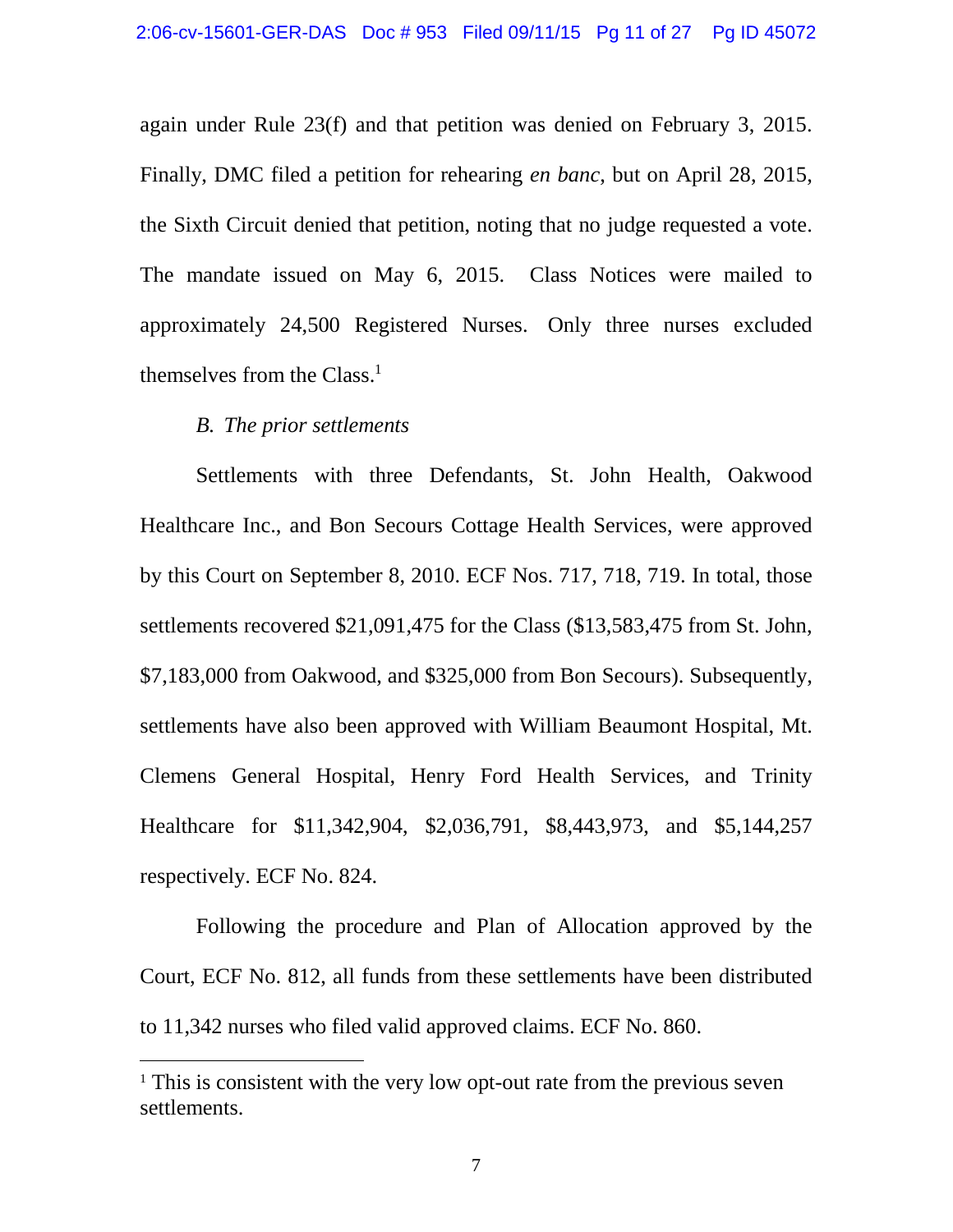#### *C. The current settlement agreement*

The settlement with DMC was reached on August 31, 2015, with the Court's assistance immediately following this Court's Final Pretrial Conference. This followed multiple prior mediation sessions under the auspices of the Court-appointed Settlement Master, Judge Layn R. Phillips (Retired).

This final round of negotiations was conducted on the eve of trial (scheduled to begin October 5, 2015) and hence was based on a full understanding of the strengths and weaknesses of the case uncovered during discovery, subsequent motion practice and orders from the Court, including at the Pre-Trial Hearing. The basic terms of the Settlement Agreement include:

#### 1. The settlement amount

The proposed Settlement Agreement provides that DMC will pay \$42,000,000 in cash for the benefit of the Class. Settlement Agreement ¶ 20. This amount exceeds the combined total collected from the four largest other defendants (St. John, Oakwood, Beaumont, and Henry Ford).

#### 2. Release

In exchange for the above consideration from DMC, Plaintiffs have agreed for themselves and on behalf of the Class, to release and discharge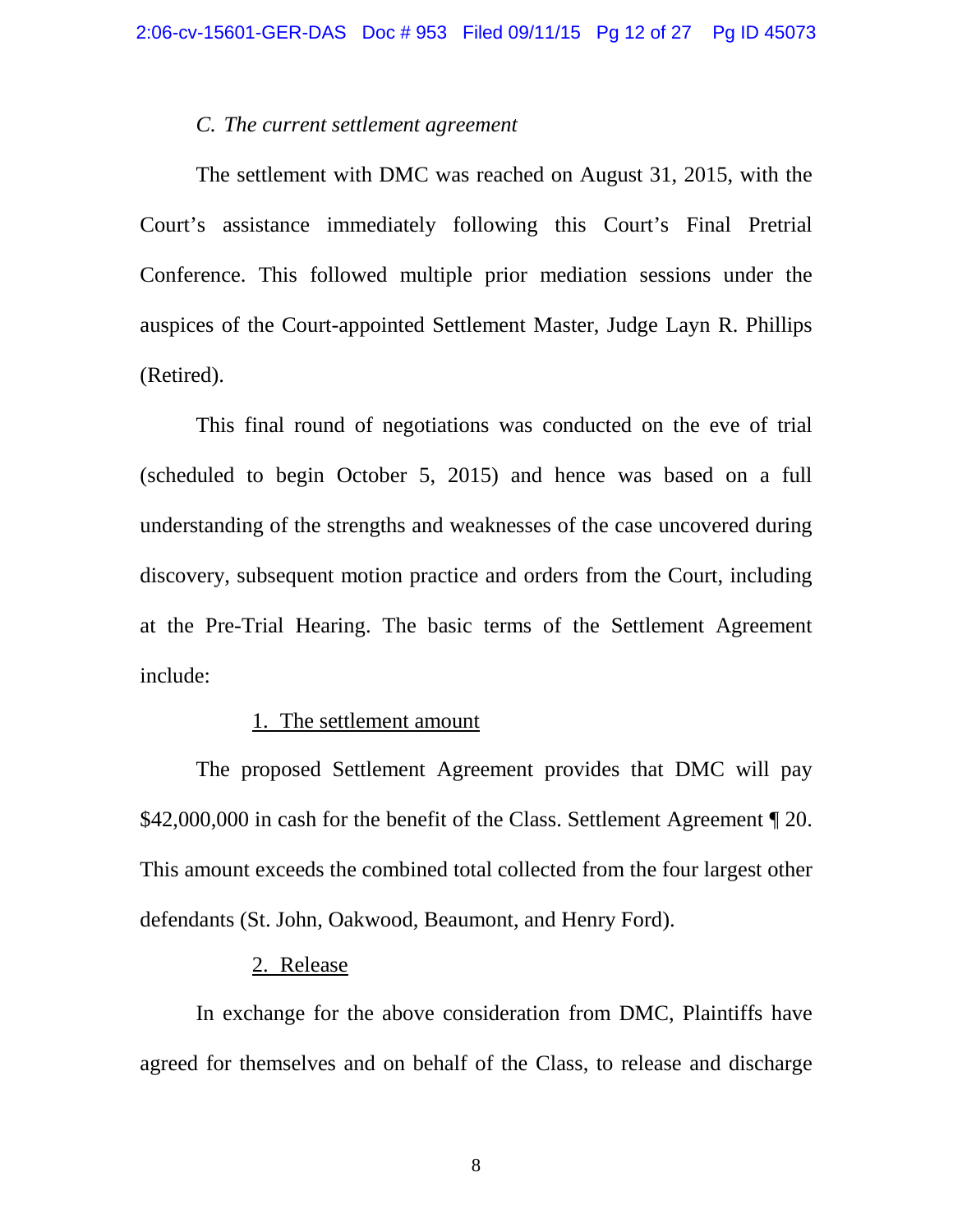DMC from any and all claims against it arising from or relating in any way to any alleged anticompetitive conduct by DMC prior to the Execution Date concerning the monetary compensation, non-monetary compensation, recruitment, employment and/or retention of Class members in short term acute care facilities in Detroit. *Id.* at ¶ 35. The Released Claims include all claims related to or arising out of the facts, occurrences, transactions or other matters alleged on behalf of the Class members in the Class Action during the Class Period, but exclude any claims based upon a nurse's employment as a supervisory, managerial and advanced practice nurses. *Id.*

This is the same scope of release as was included in all seven previously approved settlements.

#### *D. The timeline*

Pursuant to Fed. R. Civ. P. 23(e), a hearing on the final approval of the settlement should take place after class members have received notice and have had the opportunity to evaluate the settlements. Plaintiffs propose the following schedule, which is consistent with the terms of the Settlement Agreement:

- 1. Notice to be mailed on a date no later than 40 days after this Court issues its Order granting this Motion (the "Notice Date");
- 2. Plaintiffs' motion for final approval of the settlement to be filed no later than 60 days following the Notice Date;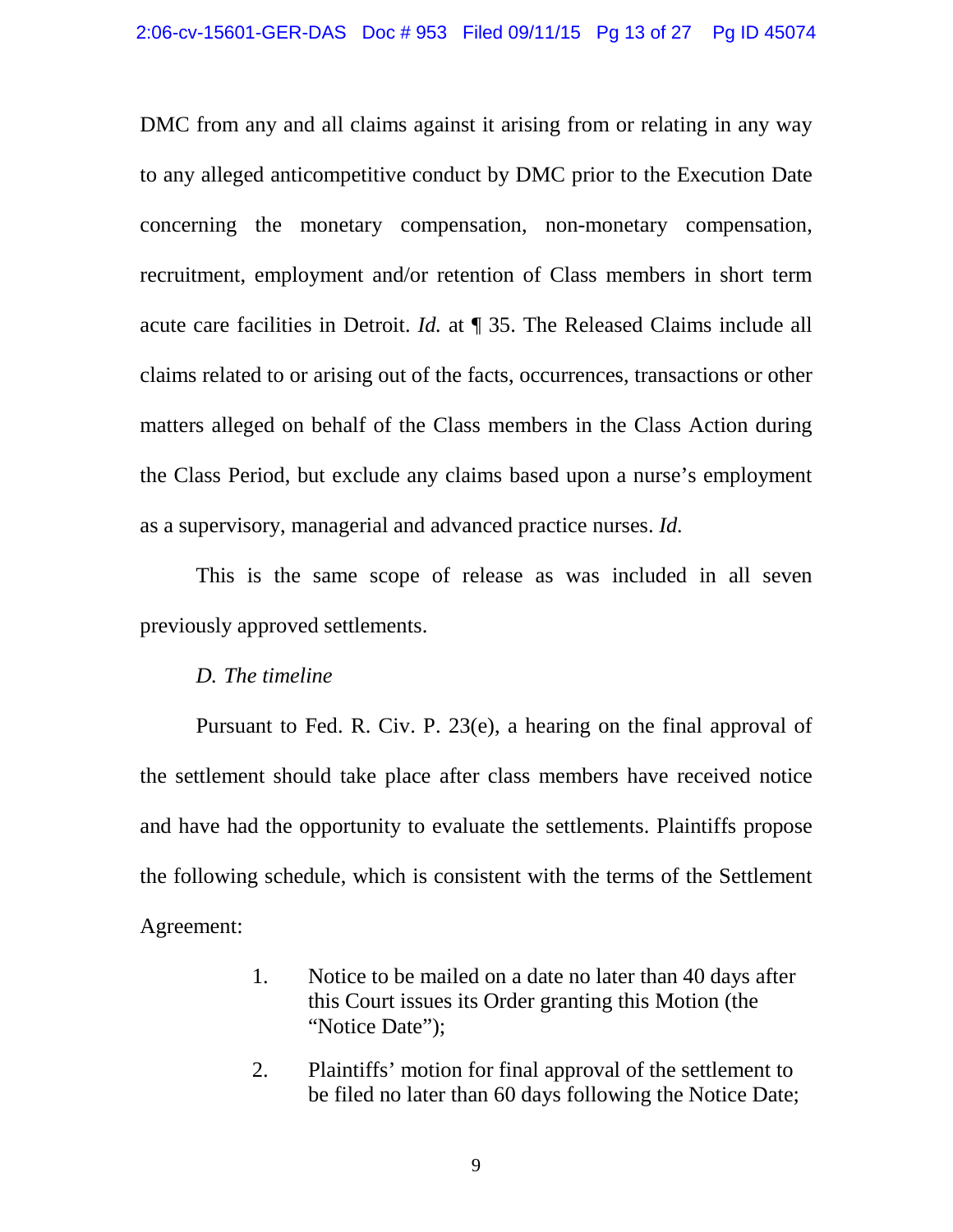- 3. Plaintiffs' counsel will submit any petition for fees or recovery of costs at least 45 days prior to the date the Court sets for a hearing on final approval;
- 4. Any objections to the settlement and request for fees and costs must be filed with the Court and served on Class Counsel, postmarked no later than 20 days prior to the date the Court sets for a hearing on final approval;
- 5. Class counsel may respond to any objections no later than 10 days prior to the date the Court sets for a hearing on final approval;
- 6. Affidavits or declarations showing that notice to the Class was made in accordance with the preliminary approval order to be filed no later than 10 days prior to the date the Court sets for a hearing on final approval;
- 7. A hearing before the Court on final approval of the settlement to be scheduled subject to the Court's convenience, but no sooner than 60 days from the Notice Date.

# **III. THE COURT SHOULD GRANT PRELIMINARY APPROVAL.**

"[T]here is a strong public interest in encouraging settlement of complex litigation and class action suits because they are 'notoriously difficult and unpredictable' and settlement conserves judicial resources." *In re Cardizem CD Antitrust Litig.*, 218 F.R.D. 508, 530 (E.D. Mich. 2003) (quoting *Granada Invs., Inc. v. DWG Corp.*, 962 F.2d 1203, 1205 (6th Cir. 1992)). Pursuant to Fed. R. Civ. P. 23(e), a class action settlement must be approved by the Court before a case may be dismissed or compromised. *Rankin v. Rots,* No. 02-71045, 2006 U.S. Dist. LEXIS 45706, at \*8 (E.D.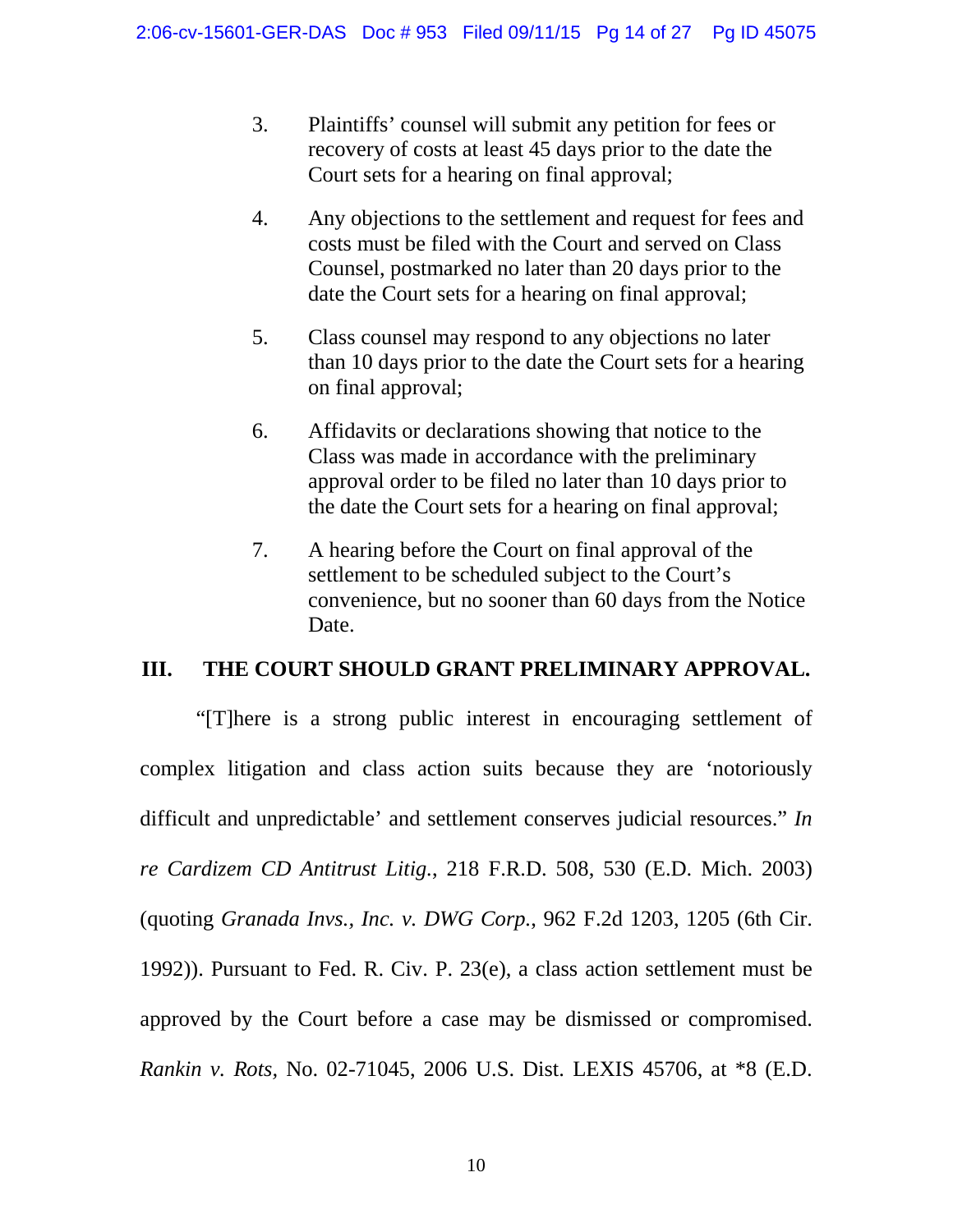Mich. June 28, 2006). "There are three steps which must be taken by the court in order to approve a settlement: (1) the court must preliminarily approve the proposed settlement, (2) members of the class must be given notice of the proposed settlement, and (3) after holding a hearing, the court must give its final approval of the settlement." *In re Telectronics Pacing Sys., Inc.,* 137 F. Supp. 2d 985, 1026 (S.D. Ohio 2001) (citing *Williams v. Vukovich*, 720 F.2d 909, 921 (6th Cir. 1983)).

#### **A. The standard for granting preliminary approval**

The Court is not required at this first stage of the approval process to determine whether it ultimately will approve the Settlement Agreement.<sup>2</sup> Rather, at this time, the Court's analysis is more limited: "the court first must determine whether the proposed settlement is potentially approvable." *Berry v. Sch. Dist. of Benton Harbor*, 184 F.R.D. 93, 97 (W.D. Mich. 1998); *Reed v. Rhodes,* 869 F. Supp. 1274, 1278 (N.D. Ohio 1994)*.* The purpose of this preliminary review is to "ascertain whether there is any reason to notify the class members of the proposed settlement and to proceed with a fairness hearing." *Berry,* 184 F.R.D. at 97. A district court "bases its preliminary

<sup>2</sup> Courts usually conduct a detailed analysis of whether the proposed settlement is fair, adequate, and reasonable only at the final approval stage. At that stage, the court considers an eight factor analysis to determine whether the settlement is fair, adequate, reasonable and consistent with the public interest. *In re Delphi Corp. Sec., Derivative &"ERISA" Litig.*, 248 F.R.D. 483, 496 (E.D. Mich. 2008).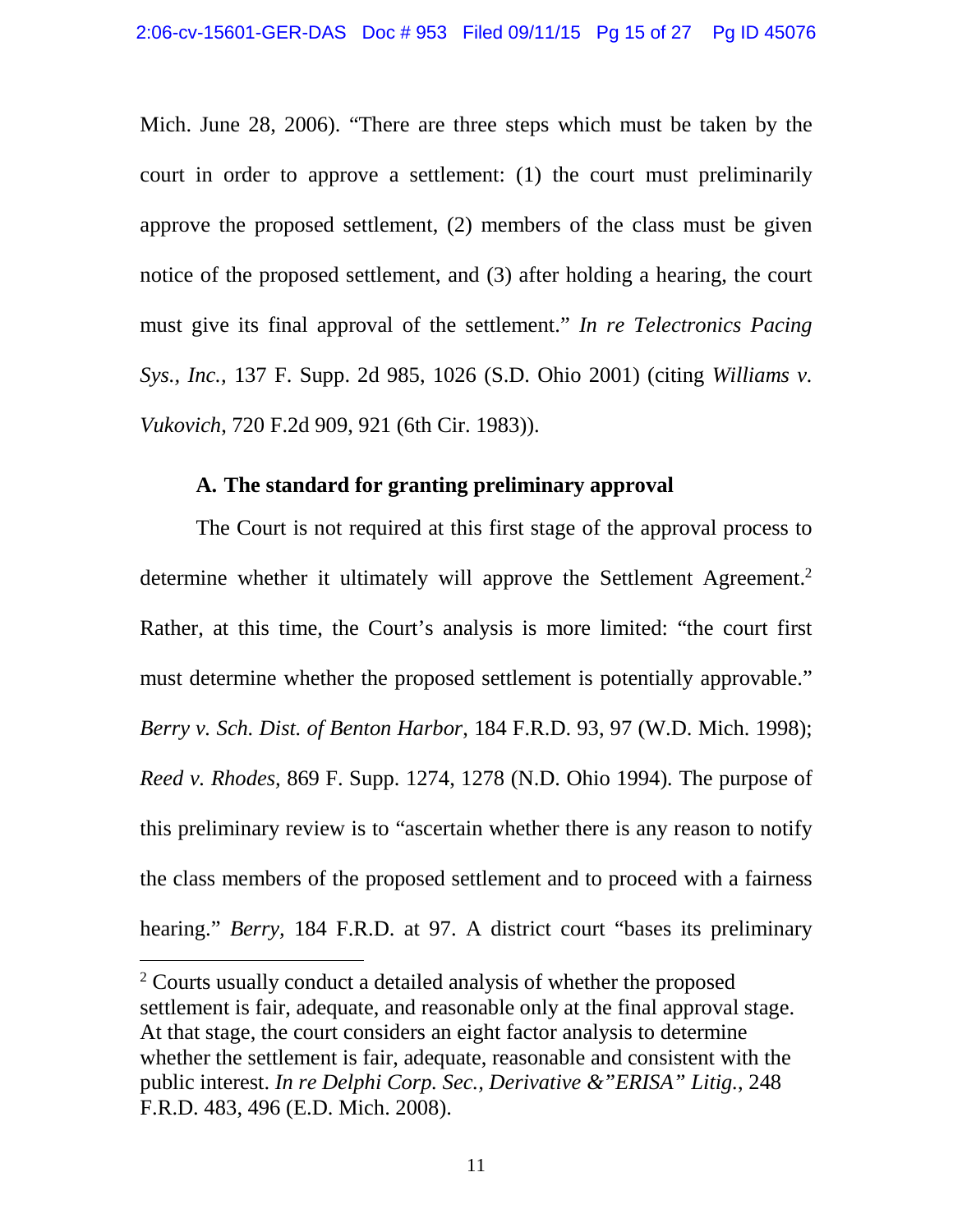approval of a proposed settlement upon its familiarity with the issues and evidence of the case as well as the arms-length nature of the negotiations prior to the settlement." *Telectronics,* 137 F. Supp. 2d at 1026; *In re Dun & Bradstreet Credit Servs. Litig.,* 130 F.R.D. 366, 370 (S.D. Ohio 1990). "If the proposed settlement appears to be the product of serious, informed, noncollusive negotiations, has no obvious deficiencies, does not improperly grant preferential treatment to class representatives or segments of the class, and falls with[in] the range of possible approval, then the Court should direct that notice be given to the class members of a formal fairness hearing, at which evidence may be presented in support of and in opposition to the settlement." *Telectronics,* 137 F. Supp. 2d*.* at 1015 (quoting MANUAL FOR COMPLEX LITIGATION §30.44 (2d ed. 1985)).

# **B. The proposed settlement is in the range of possible approval as fair, reasonable and adequate.**

Here, the settlement with DMC falls well within the range warranting preliminary approval and there are no grounds to doubt the fairness of the proposed settlement. The parties engaged in arms-length negotiations over many years, including multiple sessions with the assistance of the Court and the Court-appointed Settlement Master, Judge Layn R. Phillips (Retired). DMC and the Class were represented by experienced counsel, and the Settlement Agreement was executed just weeks before trial was to begin and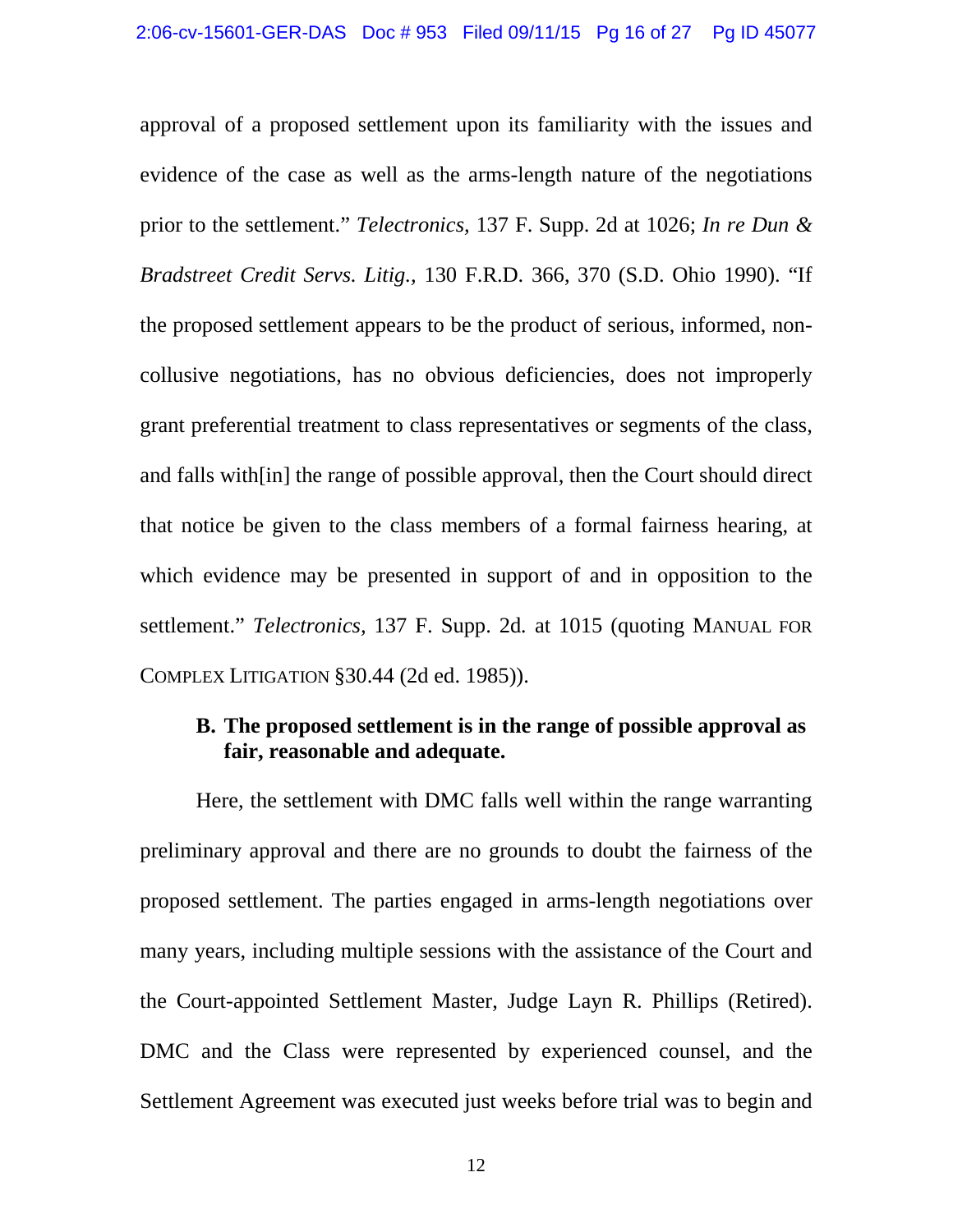after the Court had issued its rulings on all pending Motions in Limine and all other pending matters. Transcript of Pretrial Conference, Aug 31, 2015. ECF No. 952. The Settlement Agreement provides certainty and a substantial settlement amount to be paid to members of the Class that avoids the risk of ongoing litigation. Such substantial relief is far preferable to the possibility of a smaller recovery or none at all. In short, the proposed Settlement is a result that merits preliminary approval.

"[I]n any case there is a range of reasonableness with respect to a settlement – a range which recognizes the uncertainties of law and fact in any particular case and the concomitant risks and costs necessarily inherent in taking any litigation to completion ..." *Newman v. Stein,* 464 F.2d 689, 693 (2d Cir. 1972). If, as here, the proposed settlements "fall[] with[in] the range of possible approval, then the Court should direct that notice be given to the class members of a formal fairness hearing, at which evidence may be presented in support of and in opposition to the settlement[s]." *Telectronics,* 137 F. Supp. 2d at 1015.

Recovery from a single defendant of an amount that exceeds the amount collected in settlements from the other four largest defendants in this case combined certainly suggests that this settlement falls within the range of possible approval. Viewed as a percentage of DMC's nurse wage bill—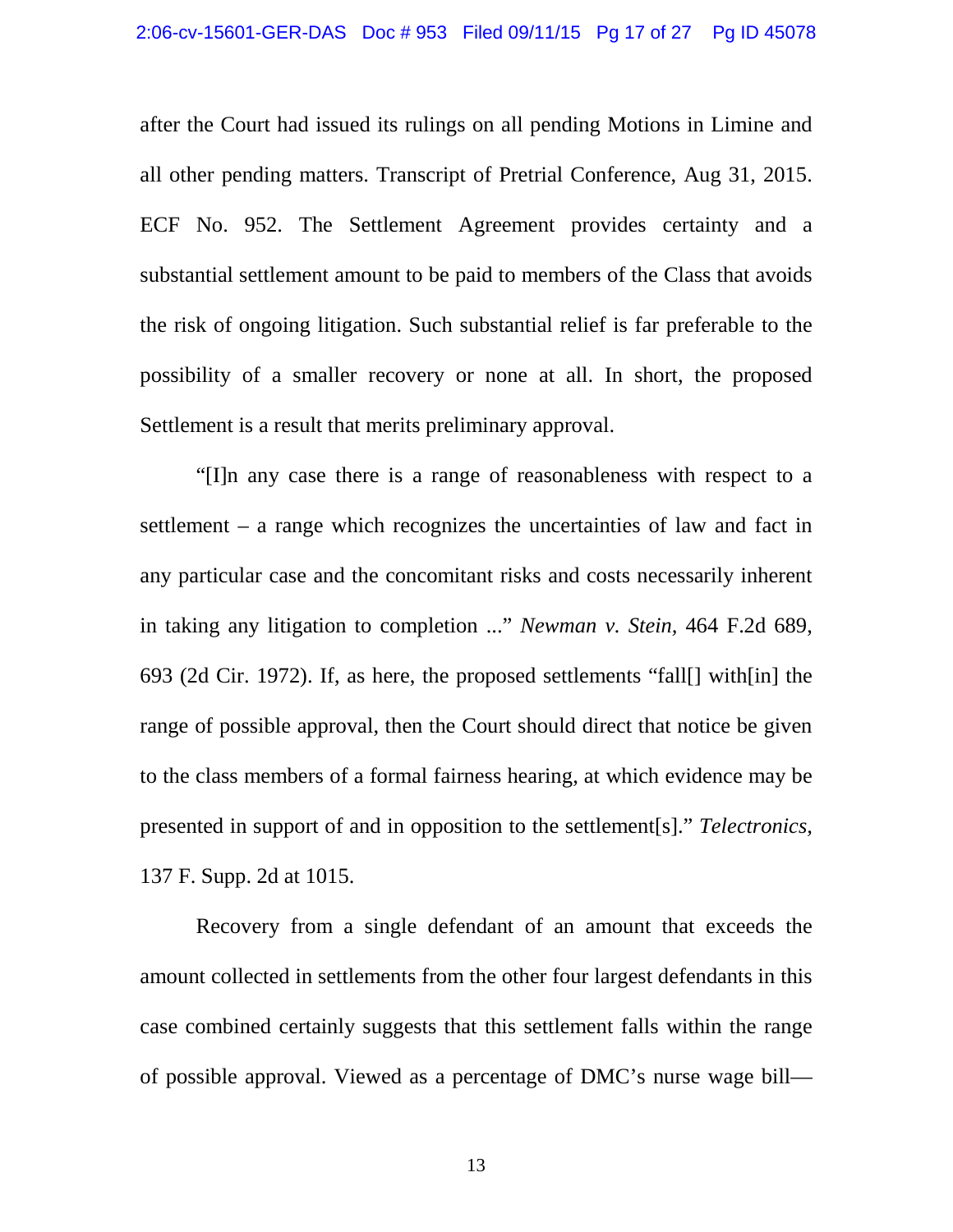the metric used for determining all previous settlements—DMC has agreed to pay slightly over 7.1% of its wage bill, versus 2% for previous settlements. This percentage of recovery is well within the range of settlements approved in other antitrust cases. *See, e.g., In re Auto. Refinishing Paint Antitrust Litig.*, 2004 WL 1068807, at \*2 (E.D. Pa. May 11, 2004) (settlement represented approximately two percent of sales during the Class Period); *In re Linerboard Antitrust Litig.*, 321 F. Supp. 2d 619 (E.D. Pa. 2004) (settlement represented approximately two percent of sales during the Class Period).

### **C. The proposed settlement does not disclose grounds to doubt its fairness.**

In addition to being well within the range of possible approval, the proposed settlement does not disclose any ground for the Court to doubt its fairness. Because vigorous, arms-length negotiations between seasoned counsel with the assistance of the Court and a Court-appointed mediator protect against collusion and advance the fairness considerations of Rule 23(e), settlements resulting from such negotiations are entitled to deference from the Court. *See, e.g., Telectronics,* 137 F. Supp. 2d at 1018 ("Courts respect the integrity of counsel and presume the absence of fraud or collusion in negotiating the settlement, unless evidence to the contrary is offered.")); *Rankin*, 2006 U.S. Dist. LEXIS 45706, at \*8 ("The Court should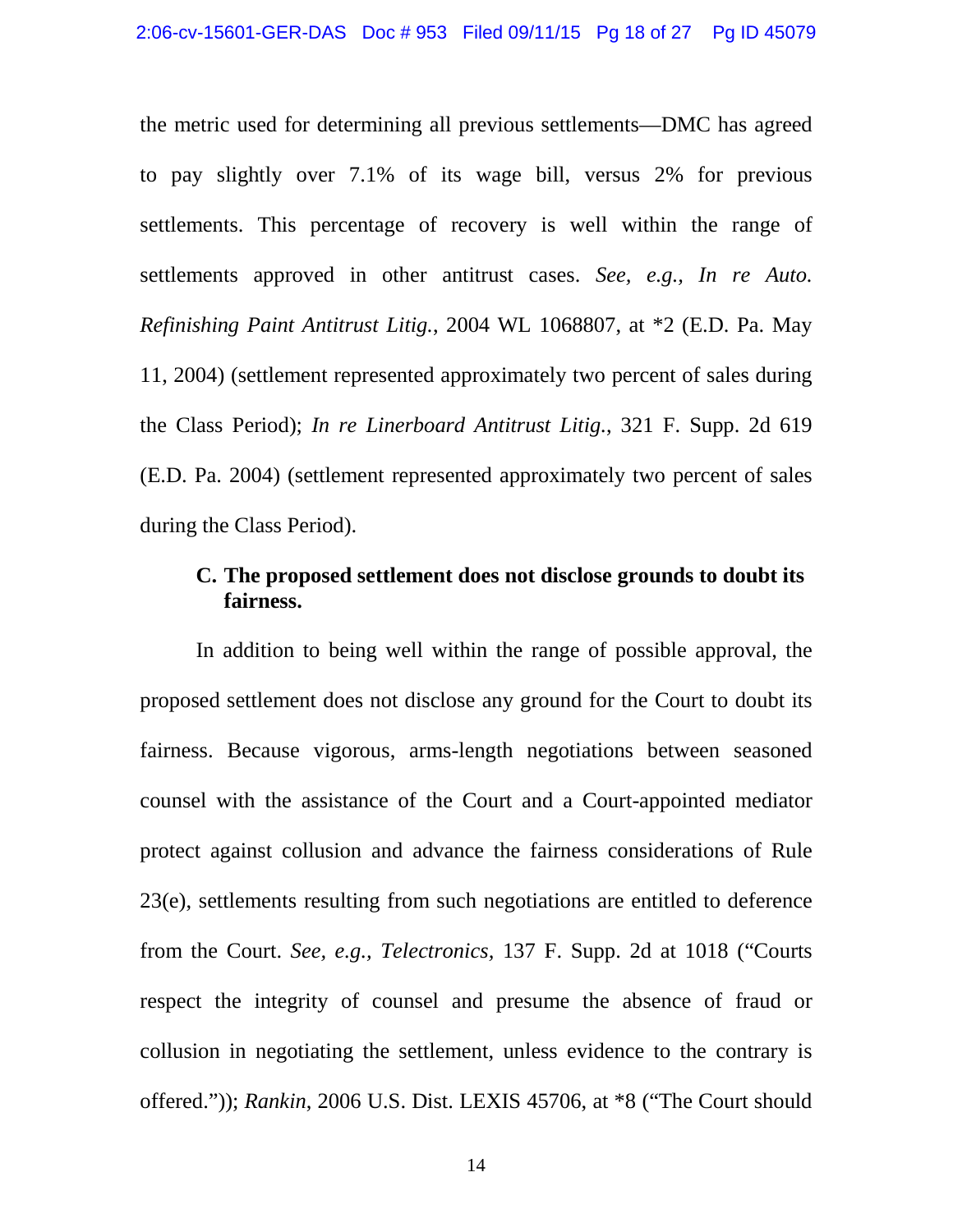… consider the judgment of counsel and the presence of good faith bargaining between the contending parties."). Plaintiffs' Counsel here has extensive experience in handling antitrust cases and other complex litigation. Lead Counsel Keller Rohrback L.L.P. and Cohen Milstein Sellers and Toll are national leaders in this area of complex litigation. Lead Counsel James & Hoffman, PC brings unique experience in litigating employment-related class actions as well as having played a critical role in this matter. These three firms are also lead counsel in the related nurse wage antitrust actions pending in San Antonio and Memphis as well as the concluded nurse wage antitrust action in Albany, giving them experience in understanding the legal and factual issues underlying the proposed class' claims. Farrow Decl., ¶ 1. Lead Counsel was, therefore, in a strong position to evaluate the strengths and weaknesses of its case. DMC, in turn, was represented by nationally recognized antitrust and class action attorneys.

# **D. The proposed settlement achieves an excellent result for the class, particularly given the expense, duration and uncertainty of continued litigation.**

"Settlements should represent 'a compromise which has been reached after the risks, expense and delay of further litigation have been assessed.'" *Cardizem*, 218 F.R.D. at 523 (quoting *Vukovich*, 720 F.2d at 922). "[T]he prospect of a trial necessarily involves the risk that Plaintiffs would obtain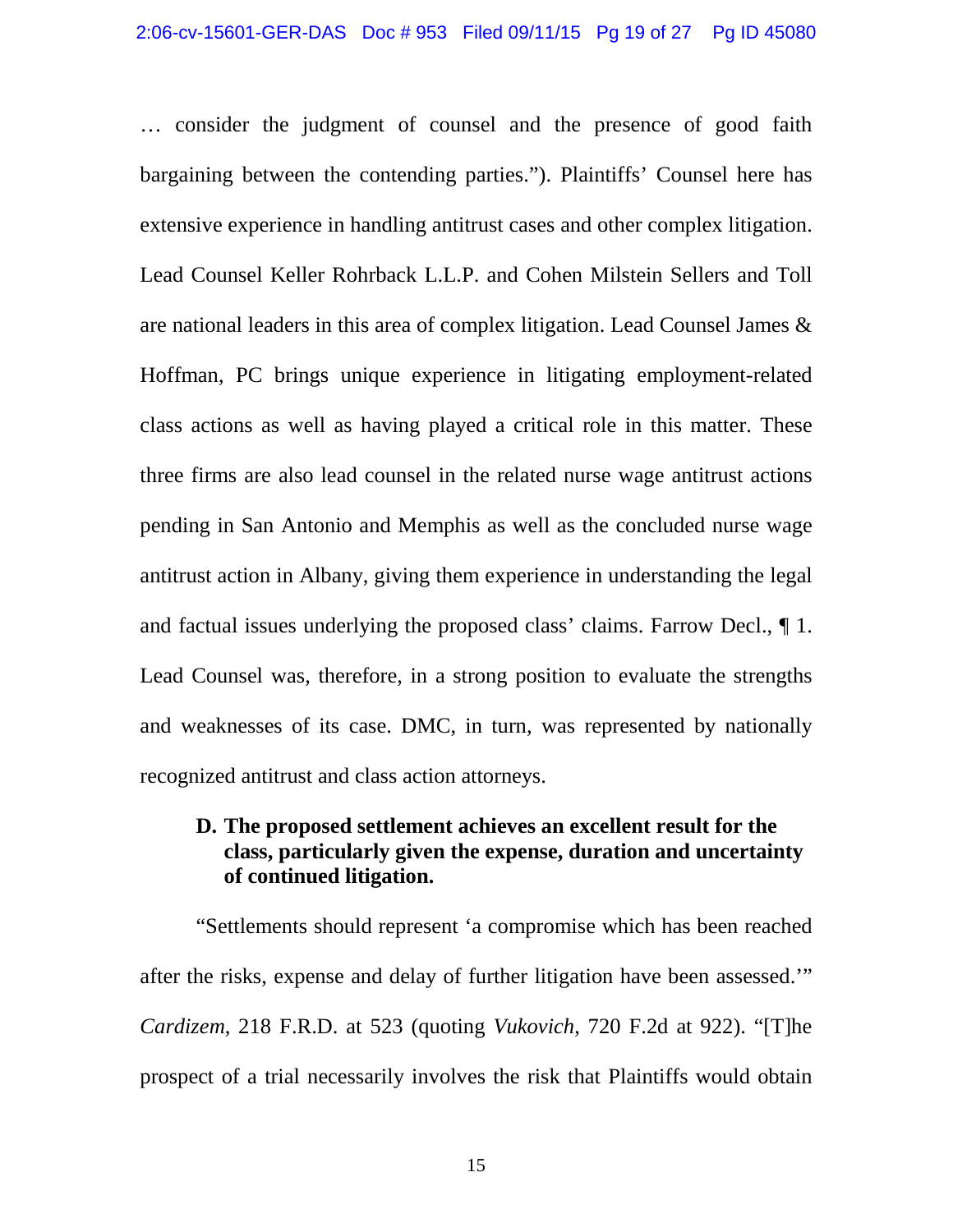little or no recovery." *Id.* at 523. This is particularly true for class actions, which are "inherently complex." *Telectronics,* 137 F. Supp. 2d at 1013. Presenting an antitrust case of this type on the merits is a mammoth undertaking, with associated risks, expense, and delay. Here, Plaintiffs have alleged violations of Section 1 of the Sherman Antitrust Act. This Court has dismissed Plaintiffs' claim under the *per se* rule, rendering that claim potentially viable only after Plaintiffs expend considerable time on an appeal whose outcome is far from certain. Indeed, about the only thing certain at this time is that any resolution of that claim will be delayed by many years. To prevail on their Rule of Reason claim requires proof of multiple elements, as detailed and analyzed in this Court's ruling on summary judgment. That order set forth examples of what the Court viewed as challenges facing Plaintiffs in proving that claim. ECF No. 737. Continuing this litigation against DMC, even with a pending trial in a few weeks, would still entail a lengthy and expensive legal battle, involving complex legal and factual issues. *Cardizem*, 218 F.R.D. at 523. "Experience proves that, no matter how confident trial counsel may be, they cannot predict with 100% accuracy a jury's favorable verdict, particularly in complex antitrust litigation." *Id*.

Against this background, DMC's \$42,000,000 payment provides for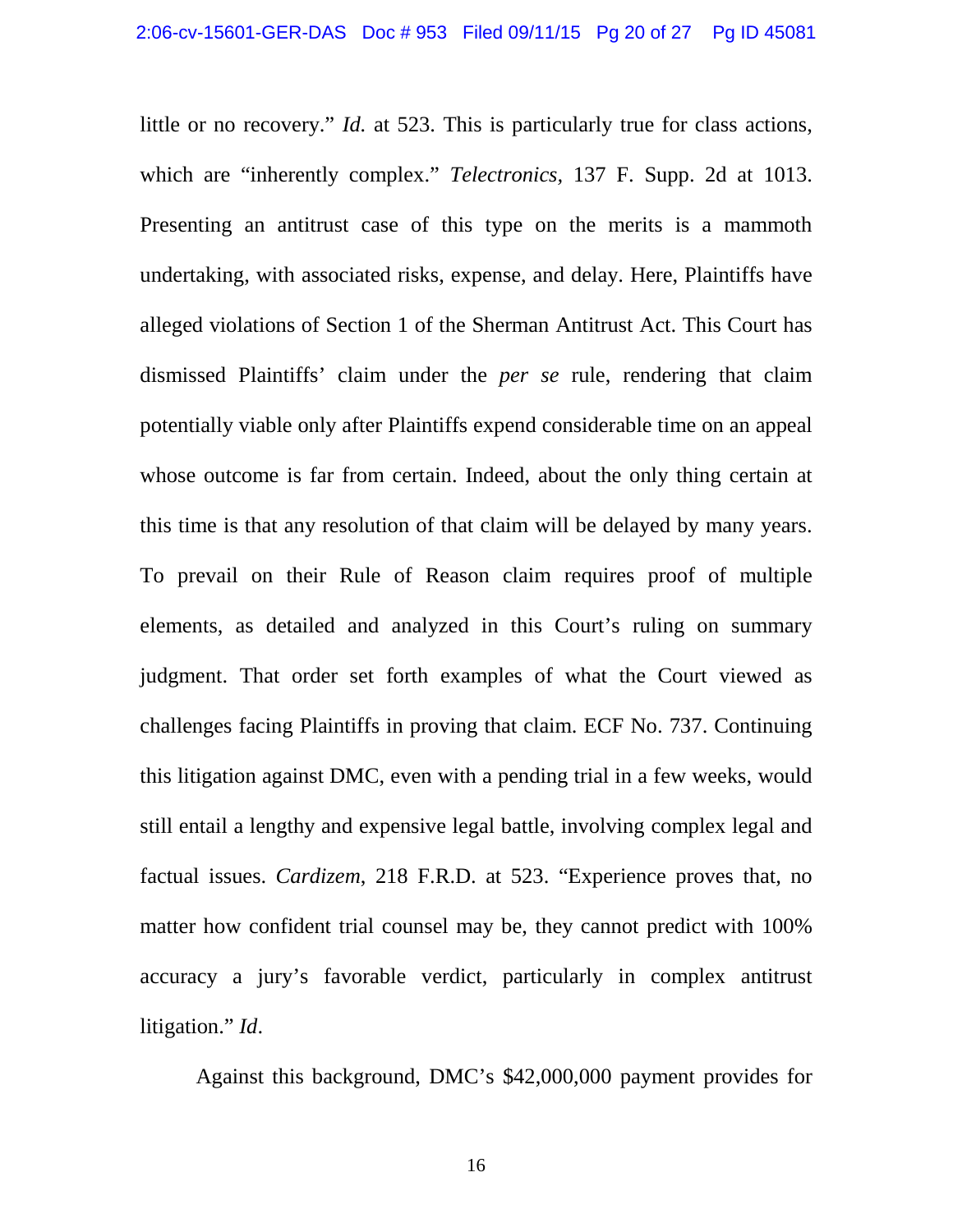significant compensation to the Class that will be available much earlier than if litigation against DMC continued through trial and appeal. Because the "complexity, expense, likely duration and risks of litigation, the state of the proceedings to date, the negotiations leading up to, and the ultimate terms" of the settlement, it certainly falls within the possible range of approval as a "fair and reasonable" settlement of the Class' claims. *In re Delphi,* 137 F.R.D. at 502.

# **IV. NO FURTHER OPPORTUNITY TO OPT-OUT OF THE CLASS IS REQUIRED OR SHOULD BE OFFERED.**

This settlement is on behalf of a class already certified by the Court under Rule 23(b)(3). ECF No. 842. As such, Rule 23(e)(4) vests in the Court the authority to decide whether or not another opportunity to opt out should be offered. The parties respectfully suggest that the circumstances of this case indicate that such an additional opportunity is neither required nor appropriate. Only three nurses opted out of the Class, and only a handful of nurses opted out of any of the previous settlements. This litigation has been going on for very many years. No nurse who opted out of any previous settlement appears to have done so because he or she wished to pursue his or her own individual claim.<sup>3</sup> Any nurse whose only goal in opting out is to

<sup>&</sup>lt;sup>3</sup> Indeed, some of the people who opted out of prior settlement have since been in touch with Class Counsel wishing to retract that decision once they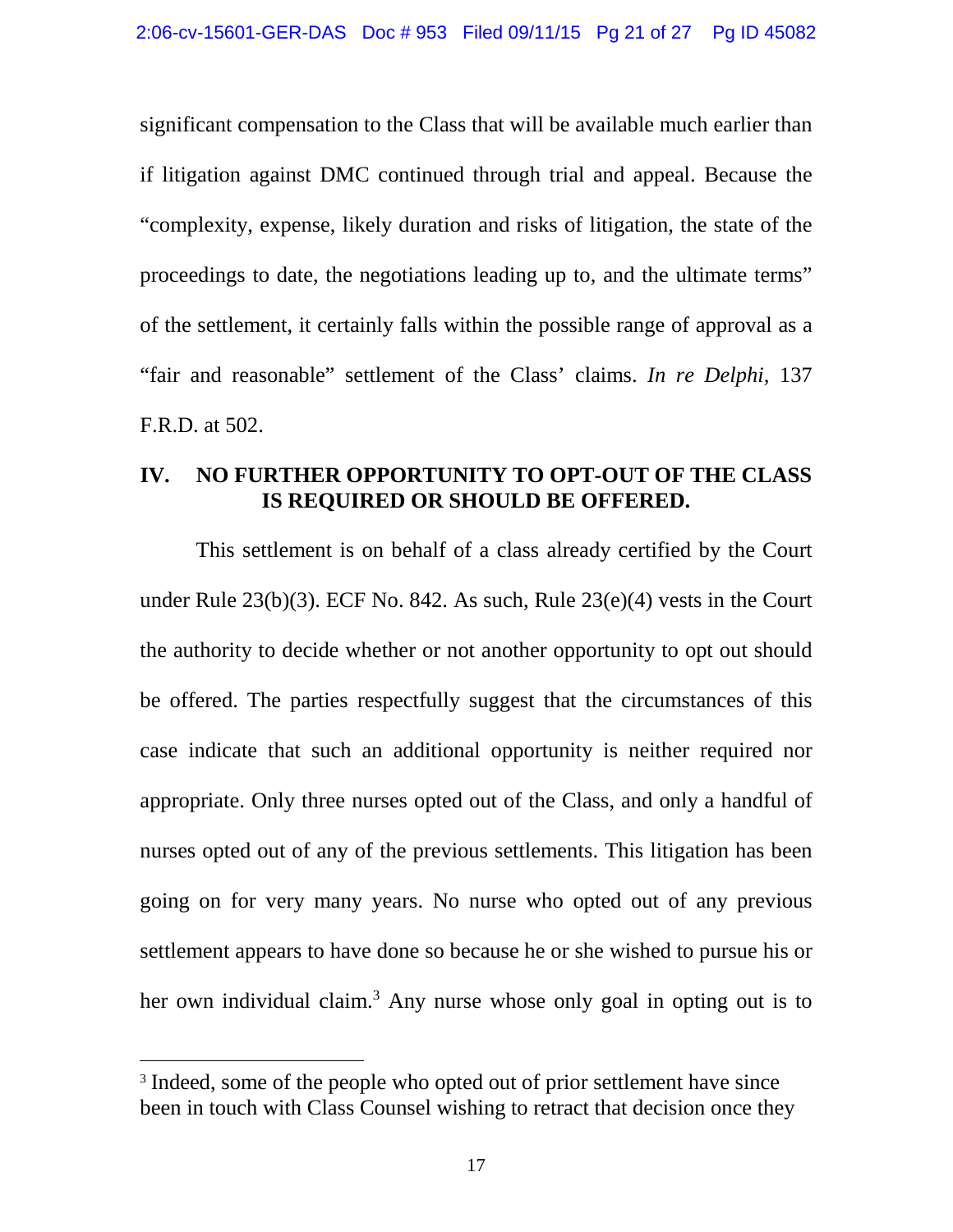express a desire not to share in the settlement can achieve that goal by simply not submitting a claim. There can be no serious suggestion that any nurse's opportunity to pursue an individual claim for underpayment of wages between 2002 and 2006 would be compromised if they were not allowed to opt out to pursue that claim alone now. Because adding another round of opt out opportunities will serve no substantive end, the parties (through Plaintiffs) suggest that this Court exercise its discretion and not allow another round of opt outs from the certified Class.

### **V. THE FORM OF NOTICE SHOULD BE APPROVED AND NOTICE OF THE PROPOSED SETTLEMENT SHOULD BE GIVEN TO CLASS MEMBERS.**

Once a court grants preliminary approval to a proposed settlement, "[n]otice of the proposed settlement and the fairness hearing must be provided to class members." *Reed,* 869 F. Supp. at 1278; *see also* Fed. R. Civ. P.  $23(e)(1)(B)$ , (C).

To satisfy due process, notice to a Class must be "reasonably calculated, under all the circumstances, to apprise interested parties of the pendency of the action and afford them an opportunity to present their objections." *Mullane v. Cent. Hanover Bank & Trust Co.*, 339 U.S. 306, 314 (1950). Substantively, the notice should provide enough information to

heard about the payments being received by their fellow workers. Others indicated they opted out because of a fear of retaliation for participating.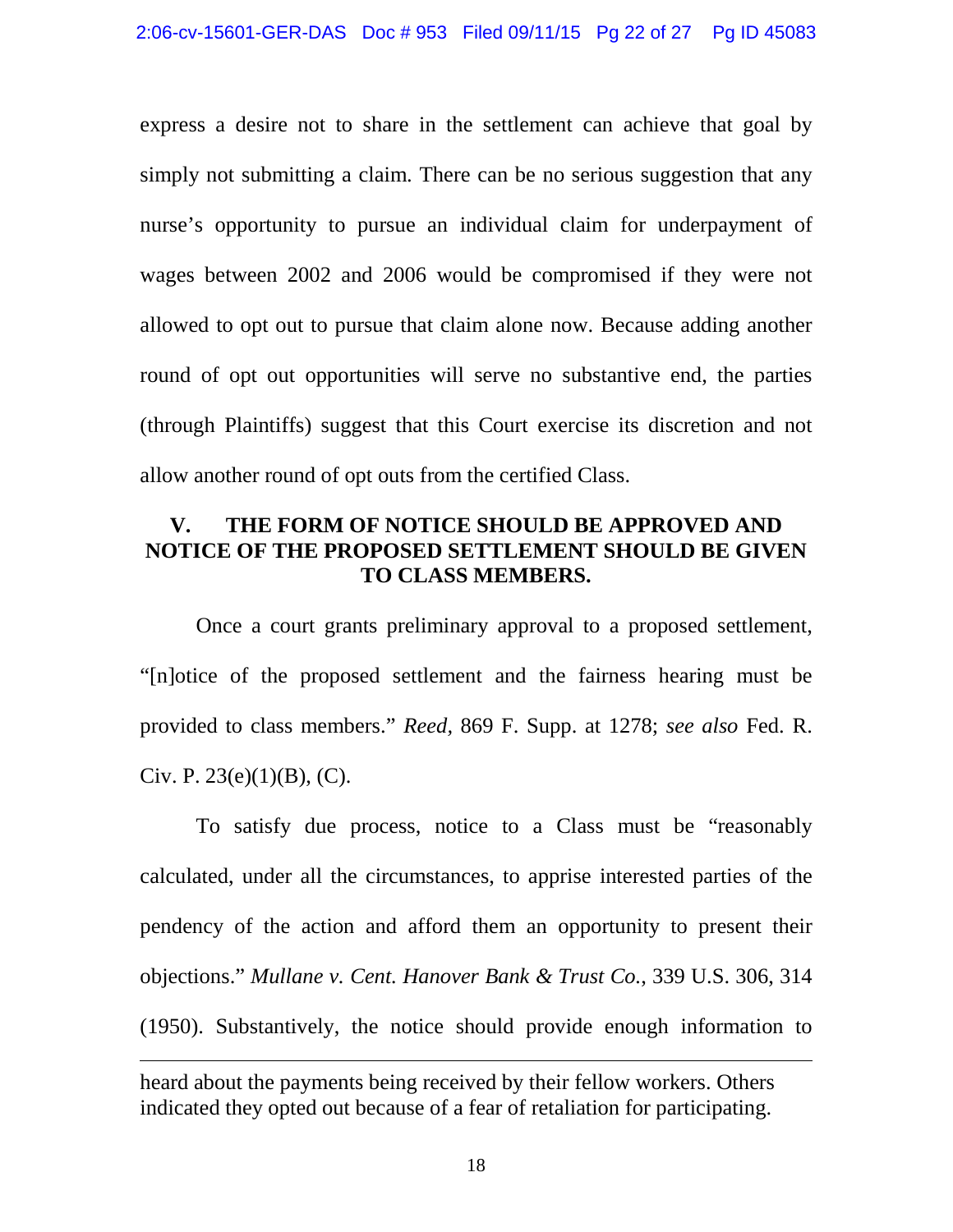allow Class members "a full and fair opportunity to consider the proposed [settlement] and develop a response." *Reed*, 869 F. Supp. at 1279. Procedurally, members of the Class must receive the "best notice practical under the circumstances, including individual notice to all members who can be identified through reasonable effort." *Vukovich,* 720 F.2d at 921. Where, as here, the names and last known addresses of all Class members are available from the Defendants' records, and have been updated through the distribution process for the prior settlements, mailing the notice to the Class members at those addresses is the best notice practicable under the circumstances. *Thompson, v. Midwest Found. Indep. Physicians Ass'n*, 124 F.R.D. 154, 157 (S.D. Ohio 1988) (citing *Mullane,* 339 U.S. at 315).

Here, the proposed form of Class Notice—substantively identical to those previously approved by this Court and modeled on that suggested by the Federal Judicial Center—describes in plain English the terms and operation of the Settlement Agreement, the considerations that caused the Plaintiffs and Lead Counsel to conclude that the Settlement Agreement is fair and adequate, the procedure for objecting to the Settlement Agreement, and the date and place of the Fairness Hearing. *See* HERBERT NEWBERG & ALBA CONTE, NEWBERG ON CLASS ACTIONS § 8.34 (4th ed. 2002). The Notice fully describes all terms of the Agreement, allowing class members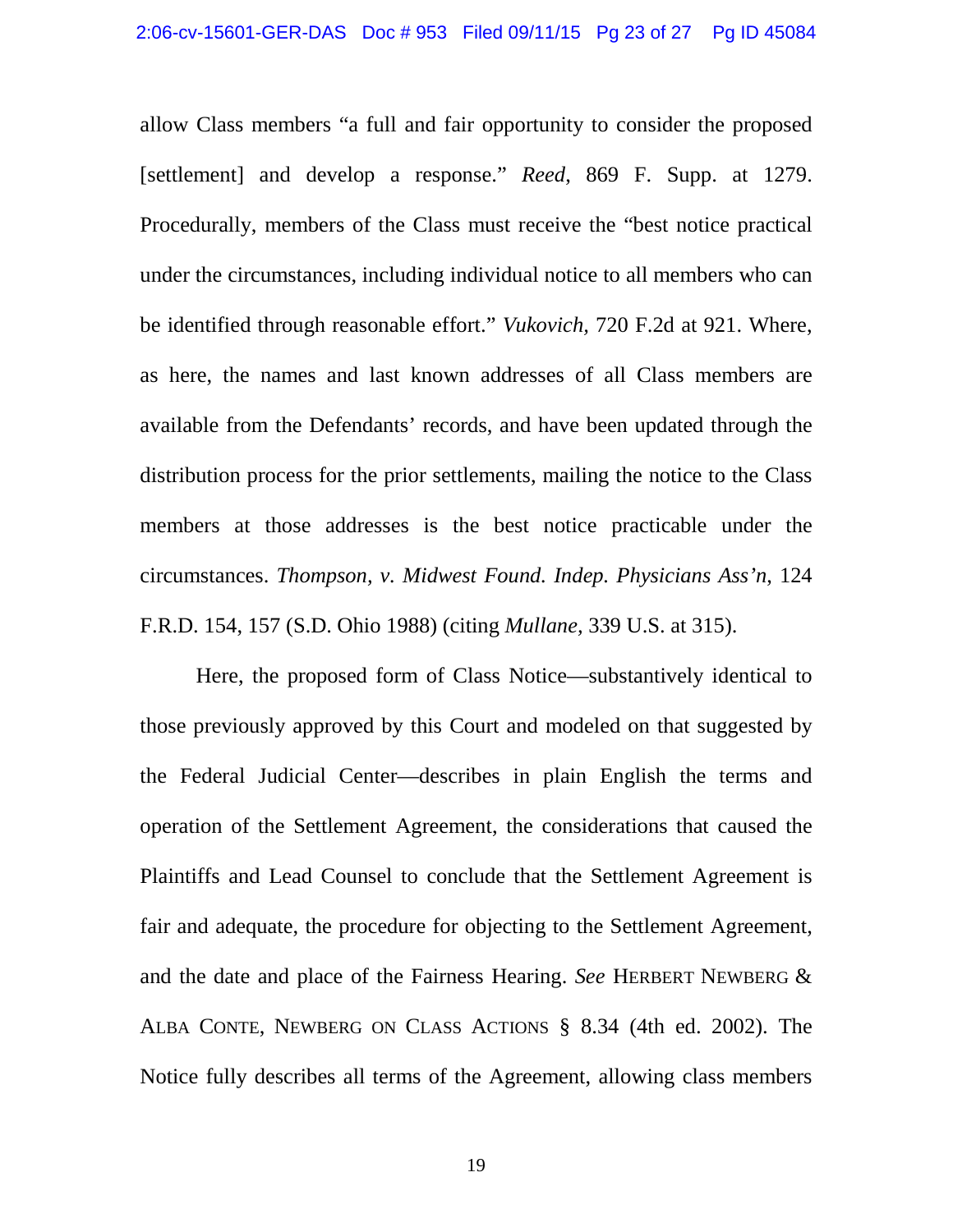to make an informed judgment as to whether the settlement represents an option preferable to bearing the risks of ongoing litigation against DMC.

DMC has agreed to provide updated address information for Class members who were employed by DMC (similar information was previously obtained from the other settling defendants). Allowing time for that information to be provided and integrated into Plaintiffs' existing mailing list, Plaintiffs propose that within forty (40) days of entry of an Order of Preliminary Approval by the Court of this settlement, the Court appointed Claims Administrator shall mail to each member of the Class by first class mail postage prepaid, a Notice substantially identical to that attached to the Farrow Declaration as Exhibit  $B<sup>4</sup>$ . As has been done for all previous notices, Class Counsel shall maintain a web site on the internet, the URL of which shall be included in the Class Notice. A copy of the Notice will also be available on the website. This Notice will fairly apprise Class members of the Settlement and their options, and satisfy due process requirements.

#### **VI. CONCLUSION**

Plaintiffs respectfully request that the Court grant their motion and enter an order preliminarily approving the Settlement, approving the form of

<sup>4</sup> Plaintiffs propose that Rust Consulting continue to act as the Claims Administrator for this settlement due to its extensive familiarity with this litigation, including already having a compiled database of Class member contact information.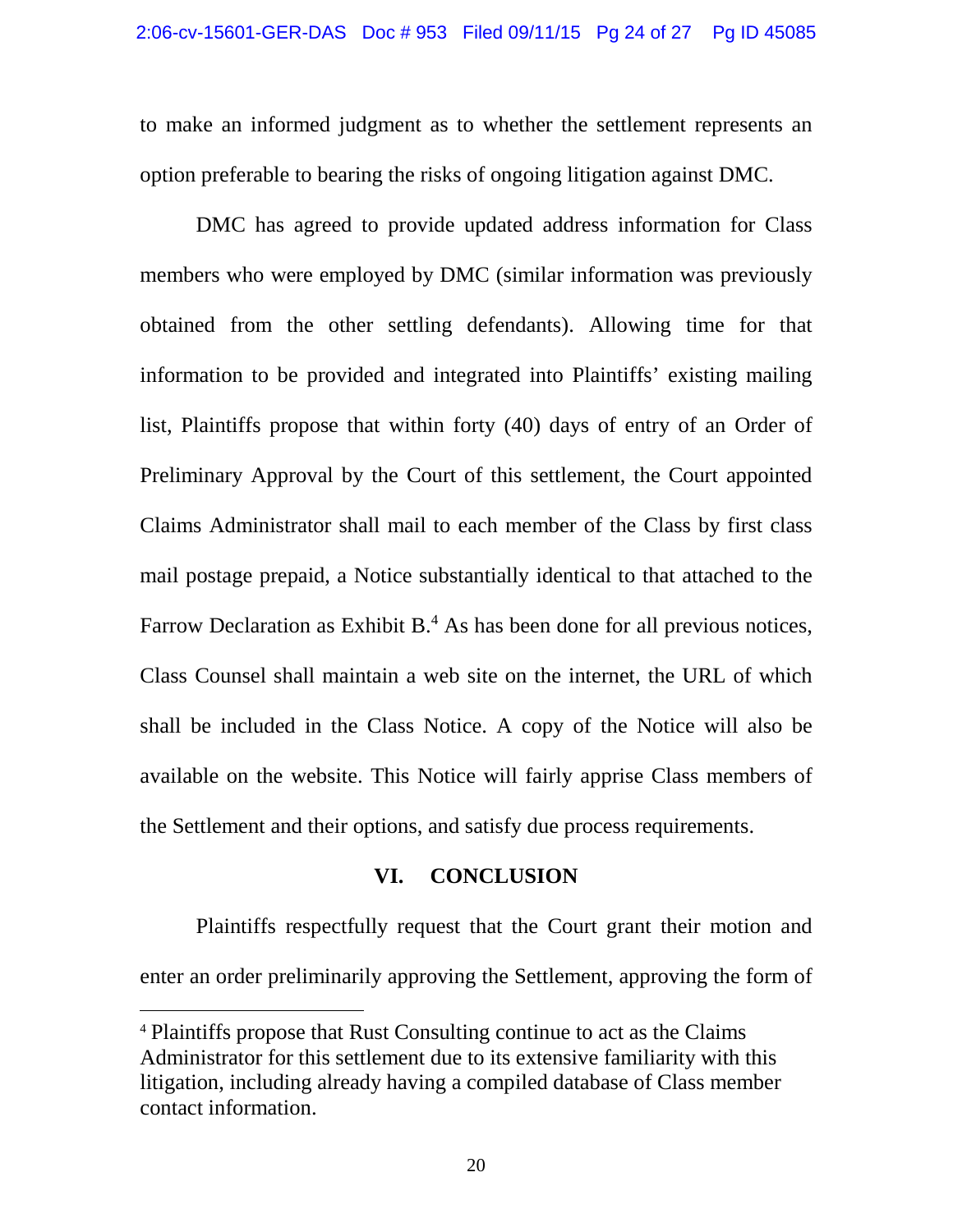the Class Notice, setting all appropriate deadlines, and ordering a stay of all proceedings against DMC except those proceedings provided for or required by the Settlement Agreement. A proposed form of Order is being filed with this Motion.

Dated this September 11, 2015

Respectfully submitted:

# **KELLER ROHRBACK L.L.P.**

By: /s/Raymond J. Farrow Mark A. Griffin Raymond J. Farrow Tana Lin Lynn L. Sarko 1201 Third Avenue, Suite 3200 Seattle, WA 98101-3052 Tel: (206) 623-1900 Fax: (206) 623-3384

Daniel A. Small COHEN MILSTEIN SELLERS & TOLL PLLC 1100 New York Avenue NW, Suite 500 West Washington, D.C. 20005 Tel: (202) 408-4600 Fax: (202) 408-4699

David P. Dean JAMES & HOFFMAN, PC 1130 Connecticut Avenue NW, Suite 950 Washington, DC 20036 Tel: (202) 496-0500 Fax: (202) 496-0555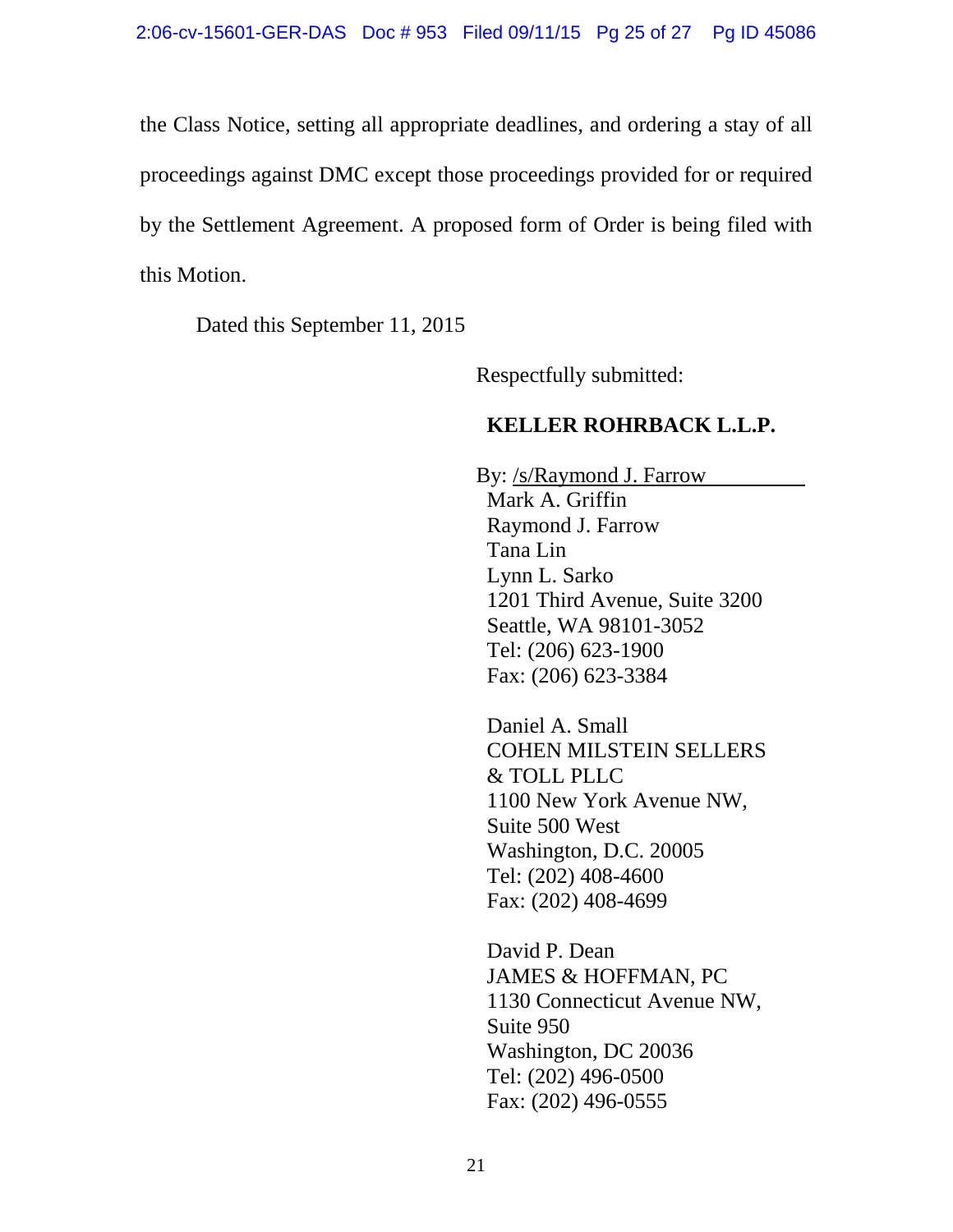E. Powell Miller (P39487) THE MILLER LAW FIRM, PC 950 W. University Drive, Suite 300 Rochester, MI 48307 Tel: (248) 841-2200

Daniel E. Gustafson GUSTAFSON GLUEK PLLC 608 Second Avenue South Minneapolis, MN 55402 Tel: (612) 333-8844 Fax: (612) 339-6622

# **Attorneys for Plaintiffs**

Joseph Goldberg **Freeman, Boyd, Hollander, Goldberg, Urias, & Ward, P.A.** 20 First Plaza, Suite 700 Albuquerque, NM 87102 Tel: (505) 244 7520

**Lead Trial Counsel**